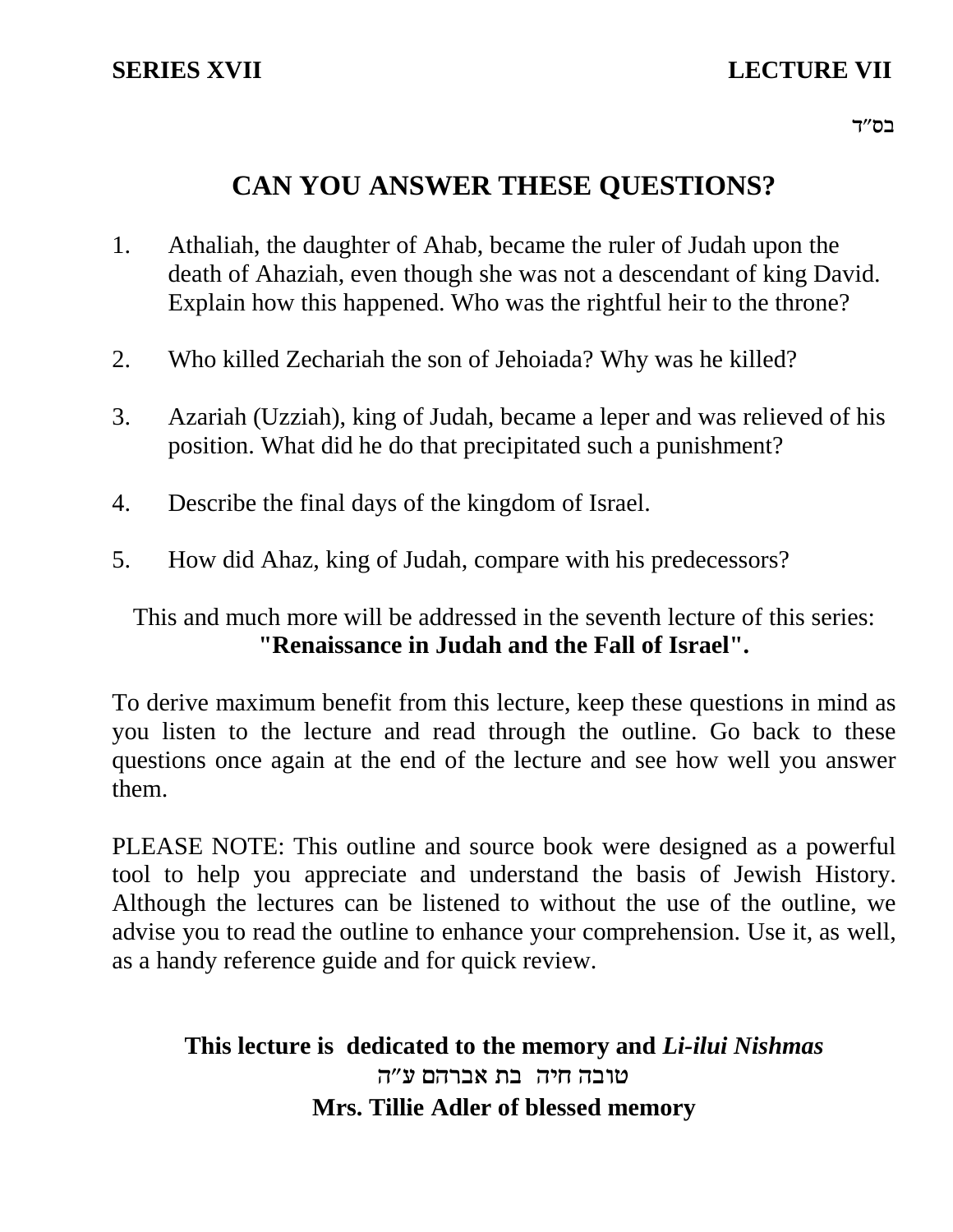#### THE EPIC OF THE ETERNAL PEOPLE Presented by Rabbi Shmuel Irons

#### Series XVII Lecture #7

#### RENAISSANCE IN JUDAH AND THE FALL OF ISRAEL

#### $\mathbf{I}$ . Athalia and Joash

 $\mathsf{A}$ .

וַעֲתַלְיָה אֵם אֲחַזְיָהוּ רָאֲתָה כִּי מֵת בִּנָהּ וַתָּקָם וַתִּאַבֵּד אֵת כָּל זֶרַע הַמַּמְלָכָה: וַתִּקַח יִהוֹשֶׁבַע בַּת הַמֶּלֶךְ יורם אחות אחזיהו את יואש בן אחזיה ותגנב אתו מתוך בני המלך המומתים אתו ואת מנקתו בחדר המטות ויסתרו אתו מפני עתליהו ולא הומת: ויהי אתה בית ד׳ מתחבא שש שנים ועתליה מלכת על הַאֲרֶץ: וּבְשֵּׁנָה הַשִּׁבִיעִית שַׁלַח יְהוֹיָדַע וַיִּקֲח | אֶת שָׂרֵי הַמֵּאוֹת לַכָּרִי וְלַרַצִים וַיַּבֵא אֹתַם אֲלַיו בֵית ד׳ וַיִּכְרֹת לַהֵם בְּרִית וַיַּשְׁבַּע אֹתָם בְּבֵית ד' וַיַּרָא אֹתָם אֶת בֵּן הַמֶּלֶךְ: וַיְצַוֶּם לֵאמֹר זֶה הַדָּבָר אֲשֶׁר תַּעֲשׂוּן הַשָּׁלְשִׁית מִכֵּם בַּאֵי הַשַּׁבַּת וְשֹׁמְרֵי מִשְׁמֵרֶת בֵּית הַמֵּלֵךְ: וְהַשִּׁלְשִׁית בְּשַׁעַר סוּר וְהַשִּׁלְשִׁית בַּשַּׁעַר אַחַר הַרַצִּים וּשָׁמֲרָתֶּם אֶת מְשָׁמֱרֶת הַבַּיִת מַסָּח: וּשְׁתֵּי הַיַּדוֹת בַּכֵם כֹּל יֹצְאֵי הַשַּׁבָּת וְשָׁמְרוּ אֶת מְשָׁמֵרֶת בֵּית ד׳ אֱל הַמֶּלֶךְ: וְהִקַפְתֵּם עַל הַמֶּלֶךְ סַבִיב אִישׁ וְכֵלִיו בְּיַדוֹ וְהַבָּא אֵל הַשְׂדֵרוֹת יוּמַת וְהִיוּ אֶת הַמֵּלֶךְ בִּצֵאתו וּבְבֹאוֹ: וַיַּעֲשׁוּ שָׂרֵי הַמֵּאוֹת כְּכֹל אֲשֶׁר צִוָּה יְהוֹיָדָע הַכֹּהֵן וַיִּקְחוּ אִישׁ אֶת אֲנָשָׁיו בָּאֵי הַשַּׁבָּת עִם יצְאֵי הַשָּׁבָת וַיָּבֹאוּ אֵל יְהוֹיָדַע הַכֹּהֵן: וַיִּתֵן הַכֹּהֵן לְשָׂרֵי הַמֵּאוֹת אֵת הַחֲנִית וְאֵת הַשָּׁלָטִים אֲשֶׁר לַמֵּלֵךְ דַוִּד אֲשֶׁר בְּבֵית ד': וַיַּעֲמִדוּ הַרַצִים אִישׁ | וְבָלֵיו בְּיָדוֹ מִכֶּתֶף הַבִּיִת הַיִּמְנִית עַד כָּתֵף הַבַּיִת הַשָּׂמָאלִית למזבח ולבית על המלך סביב: ויוצא את בן המלך ויתן עליו את הנזר ואת העדות וימלכו אתו וַיִּמְשָׁחְהוּ וַיַּכּוּ כַף וַיֹּאמְרוּ יְחִי הַמֵּלֵךְ: וַתְּשָׁמַע עֲתָלְיָה אֶת קוֹל הַרַצִין הַעָם וַתַּבֹא אֶל הַעָם בֵּית ד': וַתֵּרֵא וְהִנֵּה הַמֵּלֵךְ עֹמֵד עַל הַעַמּוּד כַּמְשִׁפַּט וְהַשָּׂרִים וְהַחֲצֹצְרוֹת אֵל הַמֵּלֵךְ וְכָל עַם הָאָרֶץ שָׂמֶחַ וְתֹקֵעַ -<br>בּחַצצרות וַתִּקְרַע עַתַלְיָה אֶת בִּגָדֶיהָ וַתִּקְרָא קֶשֶׁר קָשֶׁר: וַיְצַו יְהוֹיָדָע הַכֹּהֵן אֶת שָׂרֵי הַמֵּאוֹת | פְּקְדֵי הַחַיִל וַיֹּאמֶר אֲלֵיהֶם הוֹצִיאוּ אֹתָה אֵל מִבֵּית לַשָּׂדֵרת וְהַבָּא אַחֲרִיהָ הָמֶת בֵּחָרֶב כִּי אָמַר הַכֹּהֶן אַל תּוּמַת בית ד׳: וישמו לה ידים ותבוא דרך מבוא הסוסים בית המלך ותומת שם: מלכים יא:א-טז

And when Athaliah the mother of Ahaziah saw that her son was dead, she arose and destroyed all the royal seed. But Jehosheba, the daughter of king Joram, sister of Ahaziah, took Joash the son of Ahaziah, and stole him from among the king's sons who were killed; and they hid him, him and his nurse, in the bed chamber, from Athaliah, so that he was not killed. - And he was with her hidden in the house of the L-rd six years. And Athaliah reigned over the land. - And in the seventh year, Jehoiada - sent and brought the rulers over hundreds of the Kari, - with the runners, - and brought them to him to the house of the L-rd, and made a covenant with them, and took an oath from them in the house of the L-rd, and showed them the king's son. And he commanded them, saying, This is the thing that you shall do; A third part of you who enter in on the sabbath shall guard the king's house; - And a third part shall be at the Gate of Sur; and a third part at the gate behind the runners; - so shall you guard the house, as a defense. And the two parts of you who go forth on the sabbath, - they shall guard the house of the L-rd around the king. And you shall surround the king, every man with his weapons in his hand; and he who comes inside the ranks, let him be killed; and be with the king when he goes out and when he comes in. And the captains over the hundreds did according to all that Jehoiada the priest commanded; and they took every man his men that were to come in on the sabbath, with those who should go out on the sabbath, and came to Jehoiada the priest. And to the captains over hundreds the priest gave king David's spears and shields, which were in the temple of the L-rd. And the guard stood, every man with his weapons in his hand, around the king, from the right corner of the temple to the left corner of the temple, along by the altar and the temple. And he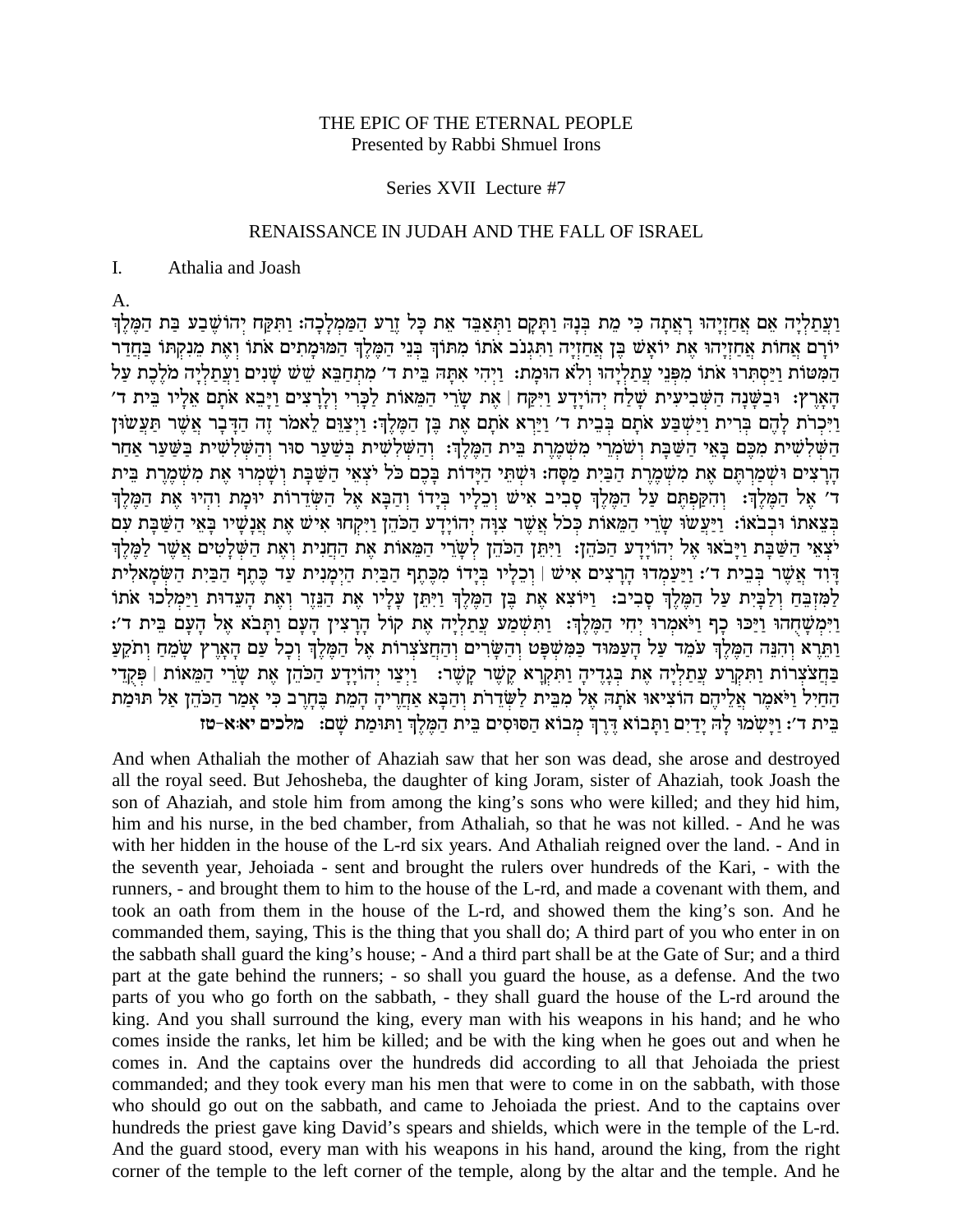brought out the king's son, and placed the crown upon him, and gave him the testimony; - and they proclaimed him king, and anointed him; and they clapped their hands, and said, Long live the king! And when Athaliah heard the noise of the guard and of the people, she came to the people in the temple of the L-rd. And when she looked, behold, the king stood (by a pillar) at his station, as the custom was, and the princes and the trumpeters by the king, and all the people of the land rejoiced, and blew with trumpets; and Athaliah tore her clothes, and cried, Treason, Treason! But Jehoiada the priest commanded the captains of the hundreds, the officers of the army, and said to them, Bring her out between the ranks; and he who follows her kill with the sword. For the priest had said, Let her not be killed in the house of the L-rd. And they laid hands on her (they moved away to make place for her to be taken out); and she went by the way by which the horses came to the king's house; and there she was killed. **Kings II 11:1-16** 

#### $B<sub>1</sub>$

וַיִּכְרֹת יְהוֹיַדַע אֶת הַבְּרִית בֵּין ד׳ וּבֵין הַמֶּלֵךְ וּבֵין הַעֲם לְהִיוֹת לְעָם לַד׳ וּבֵין הַמֶּלֵךְ וּבֵין הַעֲם: וַיַּבֹאוּ כָל עם הַאֲרֶץ בֵּית הַבַּעֲל וַיִּתְּצְהוּ אֶת מִזְבְחֹתַיו וְאֶת צְלַמַיו שִׁבְּרוּ הֵיטֶב וְאֶת מַתַּן כֹּהֶן הַבָּעַל הַרְגוּ לִפְנֵי המזבחות ויַשֶׂם הכהן פקדת על בית ד׳: וַיִּקַח אֶת שֶׂרִי הַמֵּאוֹת וְאֶת הַכָּרִי וְאֶת הַרְצִים וְאֶת | כַּל עַם הָאָרֶץ וַיֹּרִידוּ אֶת הַמֶּלֶךְ מִבִּית ד' וַיָּבוֹאוּ דֶּרֶךְ שַׁעַר הָרָצִים בֵּית הַמֵּלֵךְ וַיֵּשֵׁב עַל כִּסֵא הַמִּלָכִים: 「וַיִּשִׂמַח כַּל עַם הַאֲרַץ וְהַעִּיר שַׁקַטַה וָאֶת עֲתַלְיָהוּ הַמִיתוּ בַחֲרֹב בֵּית הַמֵּלֶךְ: מֹלְכִים ב יאוּיז-כ

And Jehoiada made a covenant between the L-rd and the king and the people, that they should be the L-rd's people; also between the king and the people. And all the people of the land went to the house of Baal, and broke it down; his altars and his images broke they in pieces thoroughly, and killed Mattan the priest of Baal before the altars. - And the priest appointed officers over the house of the L-rd. And he took the rulers over hundreds, and the captains, and the guard, and all the people of the land; and they brought down the king from the house of the L-rd, and came by the way of the Gate of the Guard to the king's house. - And he sat on the throne of the kings. And all the people of the land rejoiced, and the city was quiet; and they killed Athaliah with the sword in the king's house. **Kings II 11:17-20** 

## C.

אמר רב יהודה אמר רב: אלמלא לא נשתייר אביתר לאחימלך בן אחיטוב לא נשתייר מזרעו של דוד שריד ופליט. סנהדריו צה:

Rav Yehudah said in Rav's name: Had not Aviathar been left of Ahimelech the son of Ahituv, not the slightest remnant would have remained of David's seed. Sanhedrin 95b

D.

בֵּן שֶׁבַע שַׁנִים יְהוֹאַשׁ בִּמַלְכוֹ: בִּשְׁנַת שֶׁבַע לְיֵהוּא מַלַךְ יְהוֹאַשׁ וְאַרְבַּעִים שַׁנַה מַלַךְ בִּירוּשַׁלַם וְשֶׁם אָמּוֹ צִבְיָה מִבְאֵר שָׁבַע: וַיַּעֲשׂ יְהוֹאָשׁ הַיָּשָׁר בְּעֵינֵי ד׳ כָּל יָמָיו אֲשֵׁר הוֹרָהוּ יְהוֹיָדַע הַכֹּהֶן: רַק הַבָּמוֹת לֹא סְרוּ עוֹד הַעָּם מְזַבְּחִים וּמִקְטְרִים בַּבָּמוֹת: וַיֹּאמֶר יְהוֹאָשׁ אֵל הַכֹּהֲנִים כֹּל כֵּסֶף הַקֵּדָשִׁים אֲשֶׁר יוּבָא בִית ד׳ כַּסֵף עוֹבֵר אִישׁ כֵּסֵף נַפִּשׁוֹת עַרְכּוֹ כַּל כֵּסֵף אֲשֶׁר יַעֲלֶה עַל לְב אִישׁ לְהָבִיא בֵּית ד׳: יִקְחוּ לָהָם הַכֹּהֲנִים אִישׁ מֵאֵת מַכִּרוֹ וְהֵם יְחַזְקוּ אֶת בֵּדֶק הַבִּיָת לְכֹל אֲשֶׁר יִמַּצֵא שָׁם בַּדֶק: [יִהִי בִּשְׁנַת עֵשְׂרִים וְשָׁלֹשׁ שָׁנָה לַמֵּלֵךְ יְהוֹאָשׁ לֹא חִזְקוּ הַכֹּהֲנִים אֶת בֵּדֵק הַבָּיִת: וַיִּקְרָא הַמֵּלֵךְ יְהוֹאָשׁ לְיהוֹיָדָע הַכֹּהֵן וְלַכֹּהֲנִים וַיֹּאמֶר אֲלֵהֶם מַדוּעַ אֵינְכֵם מִחַזְּקִים אֵת בֵּדֵק הַבָּיִת וְעַתַּה אַל תִּקְחוּ כֵסֵף מֵאֵת מַכַּרֵיכֵם כִּי לְבֵדֵק הַבַּיָת תִּתְּנְהוּ: וַיֵּאֹתוּ הַכֹּהֲנִים לְבְלִתִּי קָחָת כֵּסֵף מֵאֶת הַעָּם וּלְבְלְתִּי חָזֵק אֶת בֵּדֶק הַבַּיָת: וַיִּקַח יְהוֹיַדֵּע הַכֹּהֶן אֲרוֹן אֶחָד וַיִּקְב חֹר בְּדַלְתּוֹ וַיִּתֵּן אֹתוֹ אֵצֶל הַמְזְבֵּחַ מִיַּמִין בְּבוֹא אִישׁ בֵּית ד׳ וְנַתְנוּ שַׁמַּה הַכֹּהֲנִים שֹׁמְרֵי הַסֵּף אֶת כַּל הַכֵּסֵף הַמּוּבַא בֵית ד׳: וַיִּהִי כִּרְאוֹתַם כִּי רַב הַכֵּסֵף בַּאֲרוֹן וַיַּעֲל סֹפֵר הַמֵּלֶךְ וְהַכֹּהֶן הַגָּדוֹל וַיַּצְרוּ וַיִּמְנוּ אֶת הַכֵּסֵף הַנִּמְצָא בֵית ד׳: וְנַתְנוּ אֶת הַכֵּסֵף הַמְתִכַּן עַל יְדֵי עֹשֵׂי הַמִּלָאכָה הַמִּפְקַדִים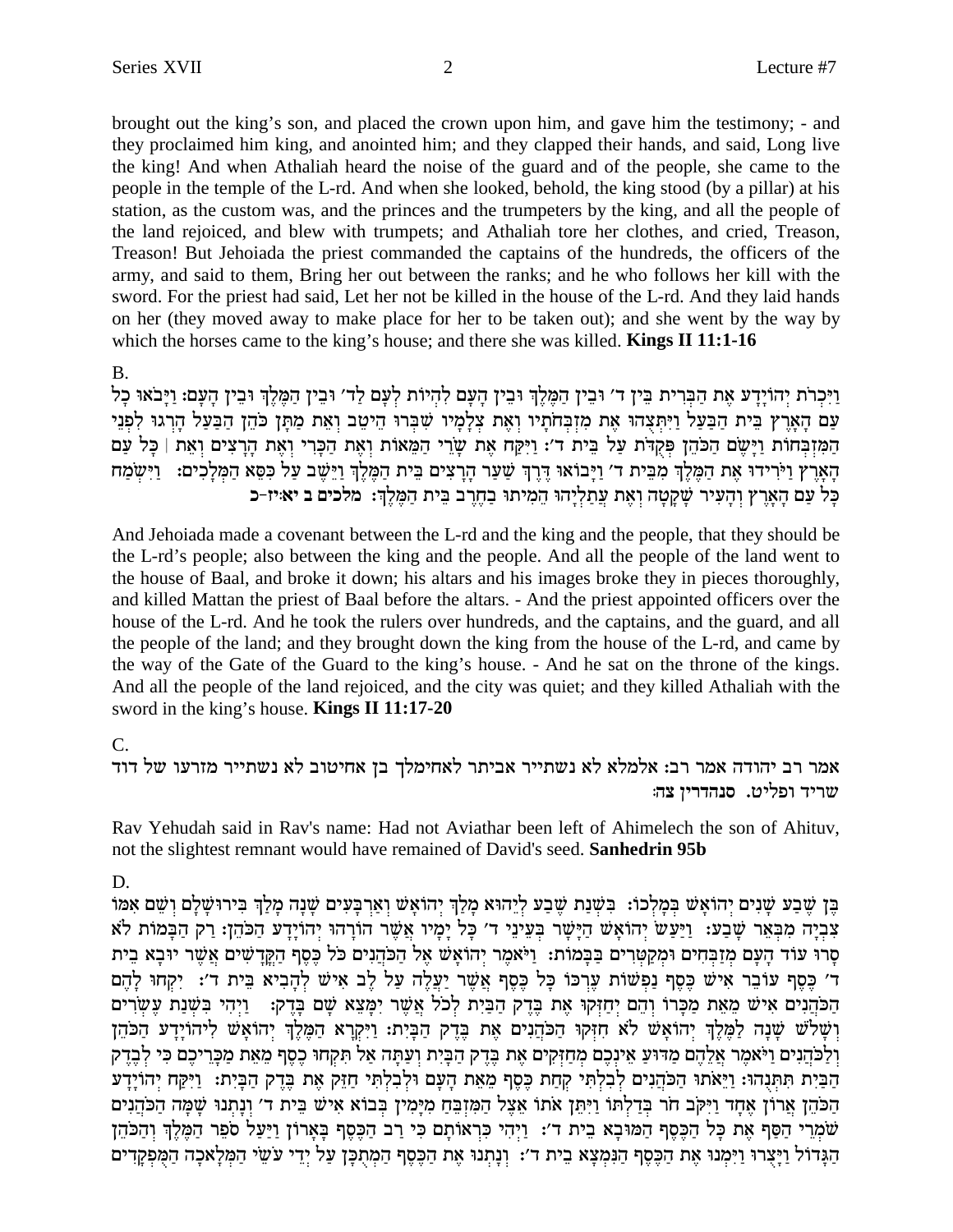בֵּית ד׳ וַיּוֹצִיאָהוּ לְחַרַשֵּׁי הָעֵץ וְלַבֹּנִים הָעֹשִׂים בֵּית ד׳: וְלַגֹּדְרִים וּלְחֹצְבֵי הָאֶבֶן וְלִקְנוֹת עֵצִים וְאָבְנֵי מַחָצֶב לְחָזֶק אֶת בֶּדֶק בֶּית ד׳ וּלְכֹל אֲשֶׁר יֵצֶא עַל הַבַּיִת לְחַזְקַה: אַךְ לֹא יַעֲשֶׂה בֵּית ד׳ סִפּוֹת כֵּסֵף מְזַמְּרוֹת מִזְרָקוֹת חֲצֹצְרוֹת כָּל כְּלִי זָהָב וּכְלִי כָסֶף מִן הַכֶּסֶף הַמּוּבָא בֵית ד׳: כִּי לְעֹשֵׂי הַמִּלָאכָה יִתְנָהוּ וְחִזְקוּ בוֹ אָת בֵּית ד׳: וְלֹא יִחַשִּׁבוּ אֵת הָאֲנָשִׁים אֲשֶׁר יִתְּנוּ אֶת הַכֶּסֶף עַל יָדָם לְתֵת לְעֹשֵׂי הַמְּלָאכָה כִּי בָאֱמְנָה הֵם עשים: כֵּסֵף אַשֵׁם וְכֵסֵף חַשַּׂאוֹת לֹא יוּבַא בֵּית ד׳ לְכֹּהְנִים יִהִיוּ: אֵז יַעֲלָה חַזָאֵל מַלֶךְ אַרם וַיִּלְחָם עַל גַּת וַיִּלְכְּדָהּ וַיָּשֶׁם חֲזָאֵל פָּנָיו לַעֲלוֹת עַל יְרוּשָׁלָם: וַיִּקַח יְהוֹאָשׁ מֶלֶךְ יְהוּדָה אֵת כָּל הַקְּדָשִׁים אֲשֶׁר הִקְדִישוּ יְהוֹשָׁפָט וִיהוֹרָם וַאֲחַזְיָהוּ אֲבֹתָיו מַלְבֵי יְהוּדָה וְאֶת קֳדָשָׁיו וְאֵת כָּל הַזָּהָב הַנִּמְצָא בִּאצִרוֹת בֵּית ד' וּבִית הַמֵּלֶךְ וַיִּשְׁלַח לַחֲזָאֵל מֵלֵךְ אֲרַם וַיַּעֲל מֵעֲל יְרוּשָׁלֵם: וְיֵחֵר דְבְרֵי יוֹאָשׁ וְכָל אֲשֶׁר עַשָּׂה הֲלוֹא הֵם כְּתוּבִים עַל סַפֶּר דִּבְרֵי הַיָּמִים לְמַלְכֵי יְהוּדָה: וַיָּקְמוּ עֲבָדָיו וַיִּקְשְׁרוּ קָשֶׁר וַיַּכּוּ אֶת יוֹאָשׁ בֵית מִלֹּא הַיּוֹרֵד סִלָּא: .<br>וִיוֹזַכַר בֵּן שִׁמְעָת וִיהוֹזֶכָר בֵּן שֹׁמֵר | עֲכָדְיו הִכָּהוּ וַיָּמְת וַיִּקְבְּרוּ אתו עם אֲבתָיו בְּעִיר דָוִד וַיִּמְלֹךְ אֲמַצְיָה בנו תחתיו: מלכים ב יב:א-כא

Seven years old was Jehoash when he began to reign. In the seventh year of Jehu, Jehoash began to reign; and forty years reigned he in Jerusalem. And his mother's name was Zibiah of Beersheba. And Jehoash did that which was right in the sight of the L-rd all his days (that) because Jehoiada the priest instructed him. - But the high places were not taken away; the people still sacrificed and burned incense in the high places. - And Jehoash said to the priests, All the money of the consecrated things (money which is consecrated) that is brought to the house of the L-rd, the money of persons [who pass to be counted] (כסף עובר), - for which each man is assessed (ערכו), - and the money that any man is prompted by his heart to bring to the house of the L-rd, Let the priests take it to them, every man from his acquaintance; and let them repair the breaches of the house, wherever any breach shall be found. But it was so, that in the twenty third year of king Jehoash the priests had not repaired the breaches of the house. Then king Jehoash called for Jehoiada the priest, and the other priests, and said to them, Why do you not repair the breaches of the house? - Now therefore receive no more money from your acquaintances, but deliver it for the breaches of the house. And the priests agreed to receive no more money from the people, nor to repair the breaches of the house. But Jehoiada the priest took a chest, and bored a hole in its lid, and set it beside the altar, on the right side as one comes into the house of the L-rd; and the priests who guarded the door put in there all the money that was brought to the house of the L-rd. - And it was so, when they saw that there was much money in the chest, that the king's scribe and the high priest came up, and they counted and tied up in bags the money that was found in the house of the L-rd. And they gave the money, that was counted, to the hands of the workmen, who supervised the house of the L-rd; and they paid it out to the carpenters and builders, who worked upon the house of the L-rd. And to the masons, and the stone cutters, and to buy timber and quarried stones to repair the breaches of the house of the L-rd, and for all that was laid out for the house to repair it. But there were not made for the house of the L-rd bowls of silver, snuffers, basins, trumpets, any utensils of gold, or utensils of silver, from the money that was brought to the house of the L-rd; - But they gave that to the workmen, and repaired with it the house of the L-rd. And they did not ask an accounting from the men into whose hand they delivered the money to be paid to the workmen; for they dealt in good faith. - The money for guilt offerings and the money for sin offerings was not brought to the house of the L-rd; it was delivered to the priests. - Then Hazael king of Aram went up, and fought against Gath, and took it; and Hazael set his face to go up to Jerusalem. And Jehoash king of Judah took all the consecrated things that Jehoshaphat, and Jehoram, and Ahaziah, his fathers, kings of Judah, had consecrated, and his own consecrated things, and all the gold that was found in the treasures of the house of the L-rd, and in the king's house, and sent it to Hazael king of Aram; and he went away from Jerusalem. - And the rest of the acts of Joash, and all that he did, are they not written

3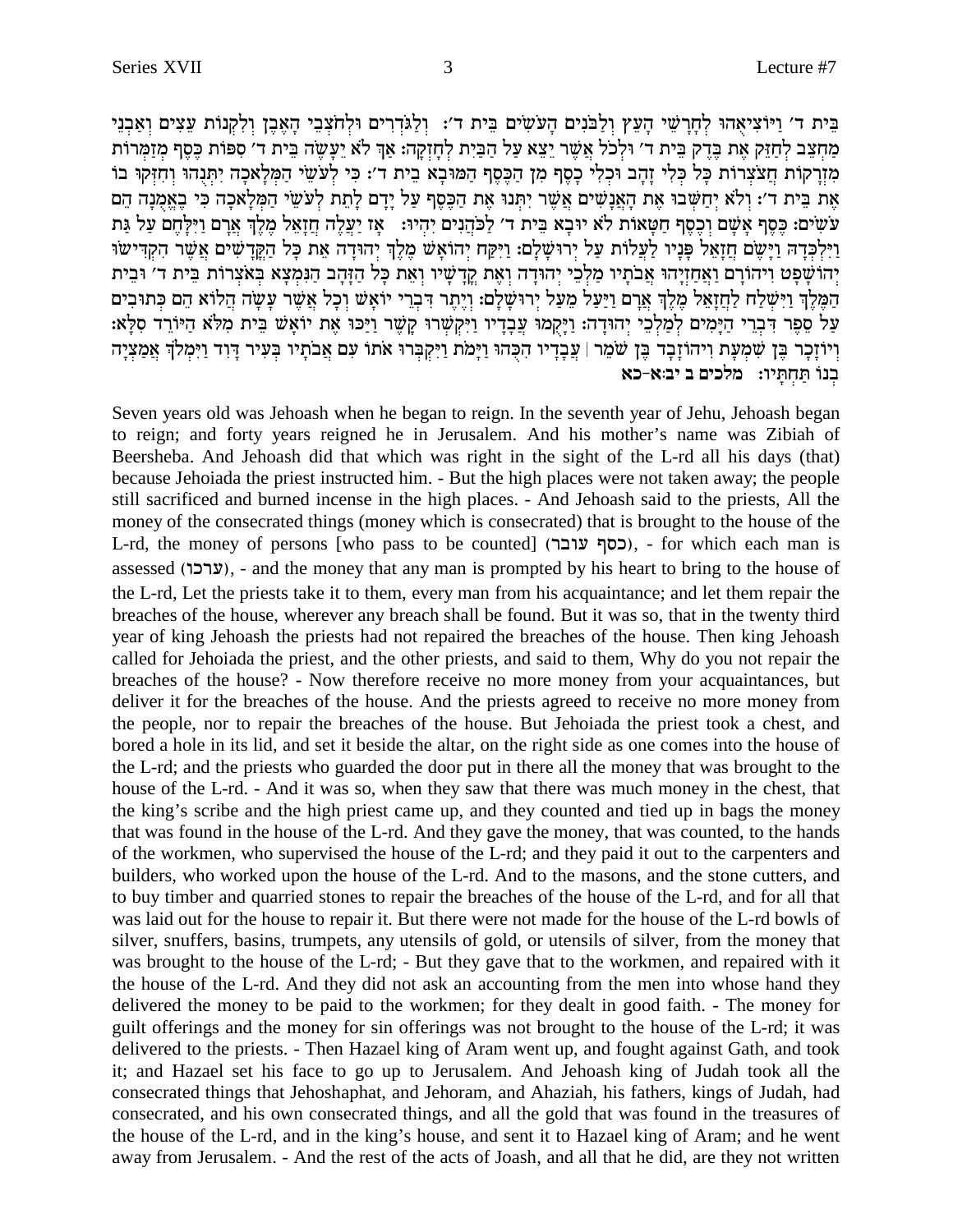in the Book of the Chronicles of the Kings of Judah? And his servants arose, and conspired, and killed Joash in the house of Millo, on the way that goes down to Silla. For Jozachar the son of Shimeath, and Jehozabad the son of Shomer, his servants, struck him, and he died; and they buried him with his fathers in the city of David; and Amaziah his son reigned in his place. -**Kings II 12:1-22** 

#### D.

וַיִּזְקַן יְהוֹיַדֵע וַיִּשְׂבַּע יַמְים וַיַּמֹת בֵּן מֵאָה וּשִׁלֹשִׁים שַׁנַה בְּמוֹתוֹ: וַיִּקִבְּרְהוּ בְעִיר דַּוְיד עִם הַמְּלַכְים כִּי עָשָׂה טוֹבָה בִּיְשְׂרָאֵל וְעָם הָאֵ–לֹהִים וּבִיתוֹ: וְאַחֲרֵי מוֹת יְהוֹיַדַע בָּאוּ שָׂרֵי יְהוּדָה וַיִּשְׁתַּחֲווּ לַמֵּלֵךְ אָז שָׁמַע הַמֶּלֶךְ אֲלֵיהֶם: וַיַּעַזְבוּ אֶת בֵּית ד' אֱ–לֹהֵי אֲבוֹתֵיהֶם וַיַּעַבְדוּ אֶת הָאֲשֵׁרִים וְאֶת הָעֲצַבִּים וַיְהִי קֶצֶף עַל יְהוּדַה וִירוּשַׁלַם בְּאַשְׁמַתָם זאת: וַיִּשְׁלַח בַּהֶם נִבְאִים לַהֲשִׁיבַם אֵל ד׳ וַיַּעִידוּ בַם וִלֹא הָאֱזִינוּ: [רוּחַ אֵ–לֹהִים לַבְשָׁה אֶת זְכָרְיַה בֵּן יְהוֹיַדַע הַכֹּהֶן וַיַּעֲמֹד מֵעֲל לַעָם וַיֹּאמֶר לַהֶם כֹּה | אַמַר הָאֵ–לֹהִים לַמַּה אָתֵּם עברים אֶת מִצְוֹת ד׳ וְלֹא תַצְלִיחוּ כִּי עֲזָבְתֶּם אֶת ד׳ וַיַּעֲזֹב אֶתְכֶם: וַיִּקְשָׁרוּ עֲלָיו וַיִּרְגִּמְהוּ אֶבֶן בִּמְצְוָת המלך בחצר בית ד׳: ולא זכר יואש המלך החסד אשר עשה יהוידע אביו עמו ויהרג את בנו וכמותו אַמַר יֵרָא ד׳ וְיִדְרֹשׁ: וַיְיָהִי | לְתְקוּפַת הַשָּׁנָה עַלָּה עַלֵיו חֵיל אֲרָם וַיַּבֹאוּ אֵל יְהוּדַה וְירוּשָׁלַם וַיַּשְׁחִיתוּ אֶת כָּל שָׂרֵי הַעָּם מֵעָם וְכָל שִׁלַלַם שִׁלְחוּ לְמֵלֶךְ דְרְמָשֵׂק: כִּי בְמִצְעָר אֲנָשִׁים בָּאוּ | הֵיל אֲרַם וַד׳ נָתַן בְיַדַם חַיִל לַרֹב מְאֹד כִּי עַזְבוּ אֶת ד' אֵ-לֹהֵי אֲבוֹתֵיהֶם וְאֶת יוֹאָשׁ עַשׁוּ שִׁפְטִים: וּבְלֵכְתַּם מִמְּנוּ כִּי עַזְבוּ אֹתוֹ בִּמְחֲלֹוּיָם רַבִּים הִתְקַשְּׁרוּ עָלַיו עֲבָדָיו בִּדְמֵי בְּנֵי יְהוֹיָדָע הַכֹּהֶן וַיַּהַרְגְהוּ עַל מְטַתוֹ וַיָּמֹת וַיִּקִבְּרְהוּ בְּעִיר דְיִיד וְלֹא קִבְרָהוּ בְקִבְרוֹת הַמְּלָבִים: וְאֵלֶה הַמִּתְקַשְׁרִים עָלְיוּ זָבָד בֶּן שִׁמְעָת הָעַמוֹנִית וִיהוֹזָבָד בֶּן שִׁמְרִית הַמּוֹאָבִית: וּבָנָיו יִרֶב הַמַּשָּׂא עָלְיו וִיסוד בֵּית הָאֵֶ–לֹהִים הִנָּם כִּתוּבִים עַל מִדְרַשׁ סֵפֶר הַמִּלְכִים וימלך אמציהו בנו תחתיו: דברי הימים ב כד:טו-כז

And Jehoiada grew old, and was full of days when he died; a hundred and thirty years old was he when he died. And they buried him in the city of David among the kings, because he had done good in Israel, both toward G-d, and toward his house. And after the death of Jehoiada came the princes of Judah, and made obeisance (prostrated themselves) to the king. - Then the king listened to them. And they left the house of the L-rd G-d of their fathers, and served Asherim and idols; and wrath came upon Judah and Jerusalem for their trespass. - And He sent prophets to them, to bring them back to the L-rd; and they testified against them; but they would not give heed. And the spirit of G-d came upon Zechariah the son of Jehoiada the priest, who stood above the people, and said to them, Thus said G-d, Why do you transgress the commandments of the L-rd, so that you cannot prosper? Because you have forsaken the L-rd, He has also forsaken you. - And they conspired against him, and stoned him with stones at the commandment of the king in the court of the house of the L-rd. Thus Joash the king did not remember the kindness which Jehoiada his father had shown him, but slew his son. And when he (Zechariah) died, he said, May the L-rd see and avenge! And it came to pass at the end of the year, that the army of Aram came up against him; and they came to Judah and Jerusalem, and destroyed all the princes of the people from among the people, and sent all their booty to the king of Damascus. - For the army of the Arameans came with a small company of men, and the L-rd delivered a very great army into their hand, because they had forsaken the L-rd G-d of their fathers. And they executed judgment against Joash. And when they had departed from him, leaving him seriously wounded, his own servants conspired against him for the blood of the sons of Jehoiada the priest, and slew him on his bed, and he died; and they buried him in the city of David, but they did not bury him in the tombs of the kings. And those who conspired against him were: - Zabad the son of Shimeath an Ammonitess, and Jehozabad the son of Shimrith a Moabitess. Now concerning his sons, and the greatness of the burden laid against him, and the repairing of the house of G-d, behold, they are written in the story of the Book of the Kings. And Amaziah his son reigned in his place. Chronicles II 24:15-27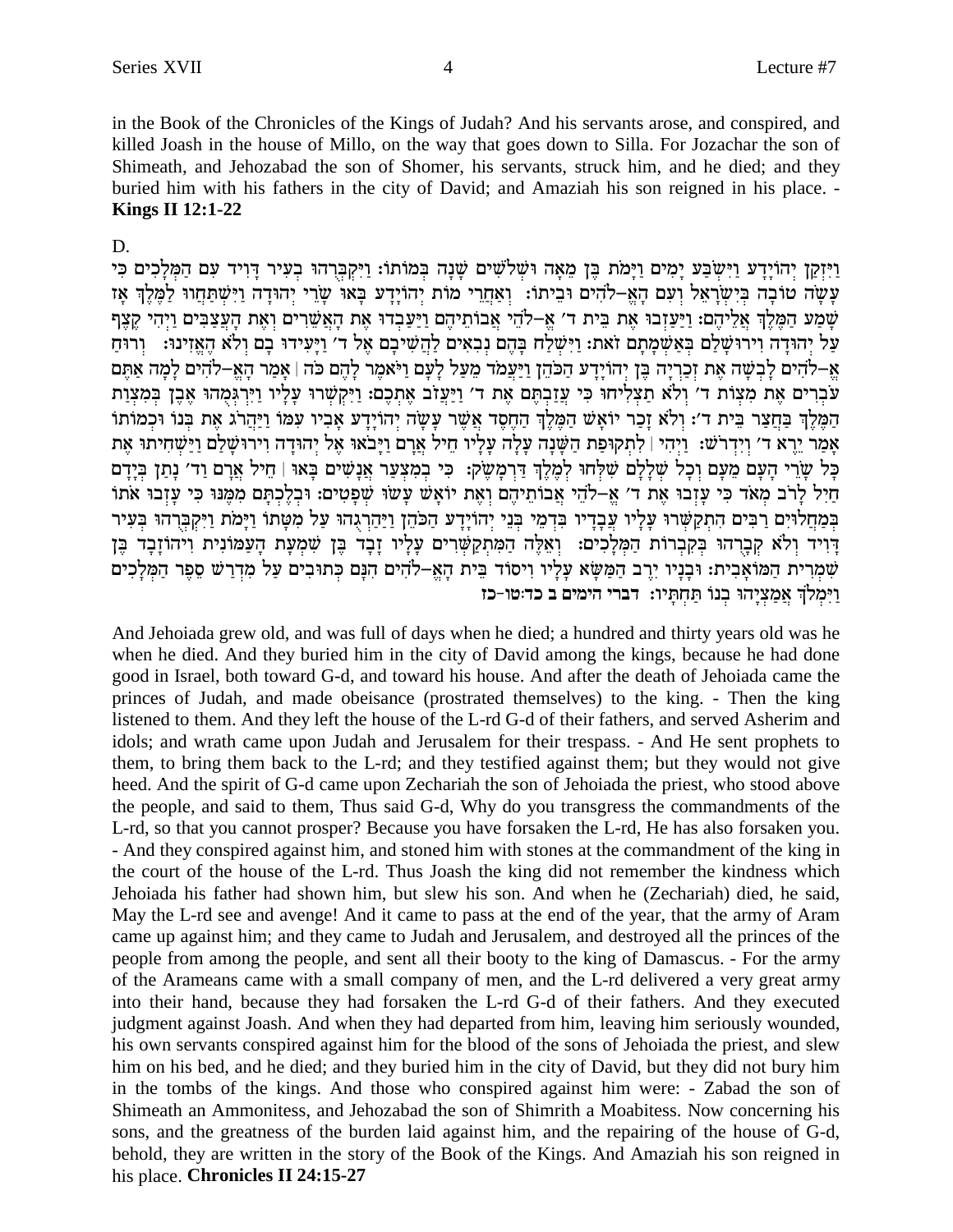#### Π. Amaziah

#### A.

בִּשְׁנַת שְׁתַּיִם לְיוֹאָשׁ בֵּן יוֹאָחָז מֵלֵךְ יִשְׂרַאֵל מַלַךְ אֲמַצְיָהוּ בֵן יוֹאָשׁ מֵלֵךְ יְהוּדָה: בֵּן עֵשְׂרִים וְחָמֵשׁ שָׁנָה הַיָּה בְמַלְכוֹ וְעֵשְׂרִים וַתֵּשָׁע שַׁנָּה מַלַךְ בִּירוּשַׁלֵם וְשֵׁם אָמּוֹ יְהוֹעֲדָן מִן יְרוּשַׁלַם: וַיַּעַשׂ הַיַּשַׁר בִּעֵינֵי ד׳ רַק לא כדוד אביו ככל אשר עשה יואש אביו עשה: רק הבמות לא סרו עוד העם מזבחים ומקטרים בַּבָּמוֹת: וַיְהִי כָּאֲשֶׁר חַזְקָה הַמַּמְלָכָה בְּיָדוֹ וַיַּךְ אֶת עֲבָדָיו הַמַּכִּים אֶת הַמֵּלֶךְ אָבִיו: וְאֶת בְּנֵי הַמַּכִּים לֹא המית ככתוב בספר תורת משה אשר צוה ד׳ לאמר לא יומתו אבות על בנים ובנים לא יומתו על אָבות כִּי אִם אִישׁ בַּחֵטְאוֹ יוּמַת: הוֹא הִכָּה אֶת אֱדוֹם בְּגֵי מֶלַח עֲשֶׂרֶת אֲלָפִים וְתַפָּשׂ אֶת הַסֶּלַע בַּמְּלְחָמָה וַיִּקְרַא אֶת שָׁמַה יַקְתַאָל עַד הִיּוֹם הַזֶּה: אַז שַׁלַח אַמַצִיַה מַלְאַכִים אֵל יְהוֹאֵשׁ בֵּן יְהוֹאַחָז בֵּן יְהוֹא מֵלְךְ ישראל לאמר לכה נתראה פנים: וישלח יהואש מלך ישראל אל אמציהו מלך יהודה לאמר החוח אשר בַּלְבָנוֹן שַׁלַח אֵל הַאֲרֶז אֲשֶׁר בַּלְבָנוֹן לַאמֹר תִּנָה אֶת בְּתִּךְ לְבְנִי לְאִשָּׁה וַתַּעֲבֹר הַיַּת הַשָּׂדֶה אֲשֶׁר בַּלְבָנוֹן וַתְּרְמֹס אֶת הַחוֹחַ: הַכֶּה הִכִּית אֶת אֱדוֹם וּנִשָּׁאֲךָ לְבֵּךְ הִכָּבִד וְשֵׁב בְּבֵיתֵךְ וְלָמָה תִתְגָּרֵה בְּרַעָּה וְנַפְלְתַּה אַתַּה וִיהוּדַה עִמַּךְ: וְלֹא שַׁמַע אֲמַצִיָהוּ וַיַּעֲל יְהוֹאֵשׁ מֵלֵךְ יִשְׂרָאֵל וַיִּתְרָאוּ פַנִים הוּא וַאֲמַצִיָהוּ מֵלֵךְ יְהוּדַה בְּבֵית שֶׁמֲשׁ אֲשֶׁר לְיהוּדָה: וַיִּנַּגֵף יִהוּדָה לְפְנֵי יִשְׂרָאֵל וַיַּנְסוּ אִישׁ לְאֹהָלָיו: וְאֶת אֲמַצְיָהוּ מֶלֶךְ יְהוּדָה בֵּן יְהוֹאָשׁ בֵּן אֲחַזִיָהוּ תַּפַּשׂ יִהוֹאָשׁ מֵלֵךְ יִשְׂרָאֵל בִּבִית שָׁמֵשׁ וַיָּבֹא יִרוּשָׁלַם וַיִּפִרץ בְחוֹמַת יִרוּשָׁלַם בִּשַּׁעַר אֶפְרַיִם עַד שַׁעַר הַפִּנָּה אַרְבַּע מֵאוֹת אַמָּה: וְלַקַח אֶת כָּל הַזָּהָב וְהַבֶּסֶף וְאֶת כָּל הַבֵּלִים הַנִּמְצְאִים בֵּית ד׳ וּבְאוֹצְרוֹת בֵּית הַמֵּלֵךְ וְאֶת בְּנֵי הַתַּעֲרָבוֹת וַיָּשָׁב שֹׁמְרוֹנָה: וְיֵתֵר דְּבְרֵי יְהוֹאָשׁ אֲשֶׁר עָשָׂה וּגִבוּרָתוֹ וַאֲשֵׁר נִלְחַם עִם אֲמַצִיָהוּ מֶלֶךְ יהוּדָה הֲלֹא הֵם כְּתוּבִים עַל סֵפֶר דִּבְרֵי הַיָּמִים לְמַלְכֵי יִשְׂרָאֵל: וַיִּשְׁכַּב יְהוֹאַשׁ עִם אֲבֹתַיו וַיִּקַּבֵר בְּשׁמְרוֹן עִם מַלְכֵי יִשְׂרָאֵל וַיִּמְלֹךְ יַרֲבְעֵם בְּנוֹ תַּחִתְּיו: וַיִּחִי אֲמַצְיָהוּ בֵן יוֹאַשׁ ְמֵלֶךְ יְהוּדָה אַחֲרֵי מוֹת יְהוֹאָשׁ בֵּן יְהוֹאָחַז מֶלֶךְ יְשָׂרָאֵל חֲמֵשׁ עֵשְׂרָה שָׁנָה: וְיֵתֵר דְּבְרֵי אֲמַצְיָהוּ חֲלֹא הֵם כְתוּבִים עַל סֵפֶר דִּבְרֵי הַיָּמִים לְמַלְבֵי יְהוּדָה: וַיִּקְשָׁרוּ עָלְיו קֶשֶׁר בִּירוּשָׁלַם וַיָּנָס לָכִישָׁה וַיִּשְׁלְחוּ אַחֲרָיו לְכִישָׁה וַיִּמְתְהוּ שֵׁם: וַיִּשְׂאוּ אֹתוֹ עַל הַסּוּסִים וַיִּקְבֵר בִּירוּשָׁלֵם עִם אָבֹתַיו בַּעִיר דַוְד: מלכים ב ידוּא-כ

In the second year of Joash son of Jehoahaz king of Israel reigned Amaziah the son of Joash king of Judah. He was twenty five years old when he began to reign, and he reigned twenty nine years in Jerusalem. And his mother's name was Jehoaddan of Jerusalem. And he did that which was right in the sight of the L-rd, yet not like David his father; he did according to all things as Joash his father did. - But the high places were not taken away; the people still slaughtered and burned sacrifices (incense) on the high places. And it came to pass, as soon as the kingdom was confirmed in his hand, that he killed his servants who had killed the king his father. But the children of the murderers he did not kill; according to that which is written in the book of the Torah of Moses, because the L-rd commanded, saying, The fathers shall not be put to death for the children, nor the children be put to death for the fathers; but every man shall be put to death for his own sin. He killed of Edom in the valley of salt ten thousand, and took Sela by war, and called the name of it Yoktehel to this day. Then Amaziah sent messengers to Jehoash, the son of Jehoahaz son of Jehu, king of Israel, saying, Come, let us look one another in the face. - And Jehoash the king of Israel sent to Amaziah king of Judah, saying, The thistle that was in Lebanon sent to the cedar that was in Lebanon, saying, Give your daughter to my son for a wife; and there passed by a wild beast that was in Lebanon, and trampled down the thistle. - You have indeed defeated Edom, and your heart has lifted you up; keep your glory, and remain at home; for why should you provoke trouble, that you should fall, you, and Judah with you? But Amaziah would not hear. Therefore Jehoash king of Israel went up; and he and Amaziah king of Judah looked one another in the face at Beth-Shemesh, which belongs to Judah. And Judah was defeated by Israel; and they fled every man to their tents. And Jehoash king of Israel took Amaziah king of Judah, the son of Jehoash the son of Ahaziah, at Beth-Shemesh, and came to Jerusalem, and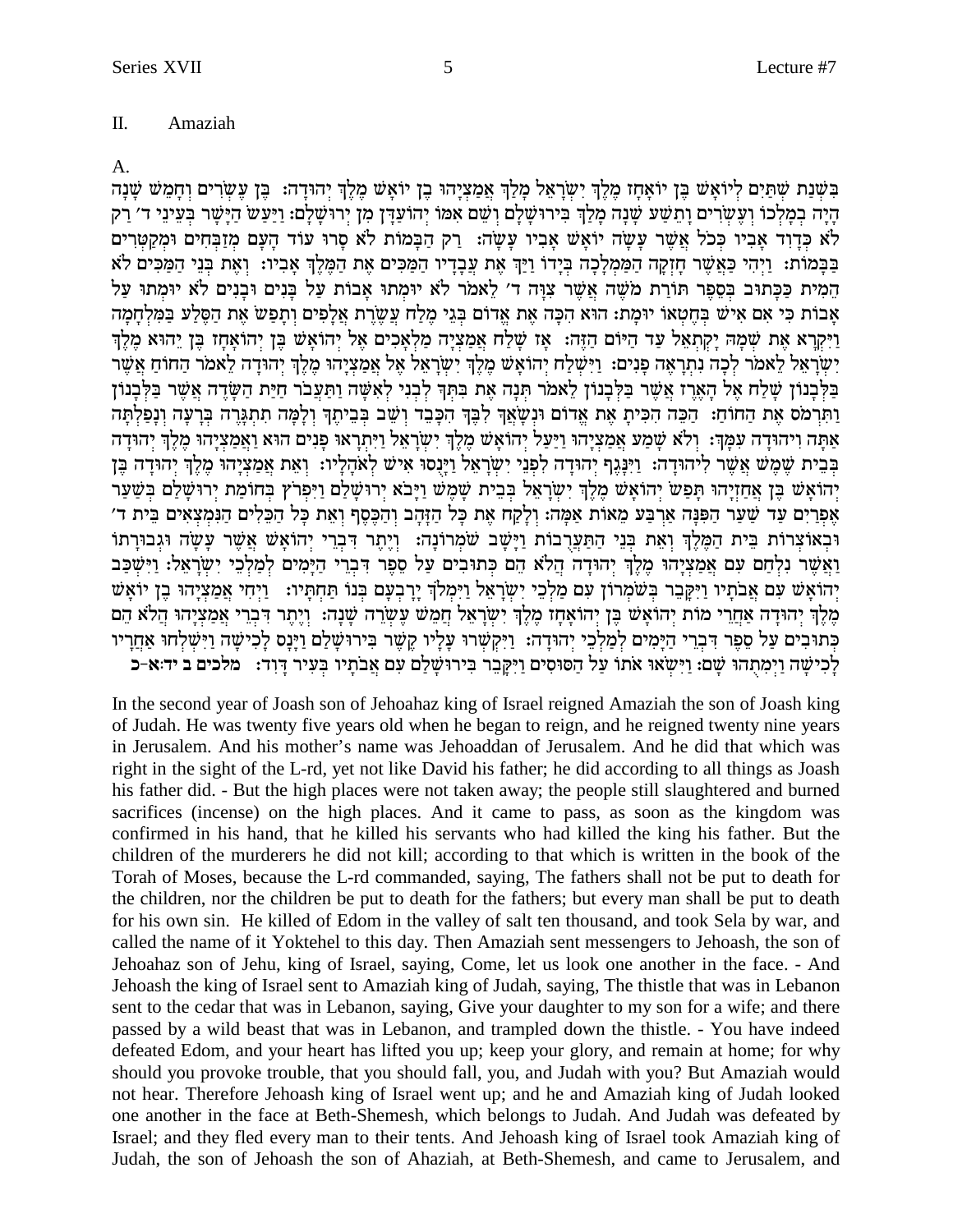broke down the wall of Jerusalem from the Gate of Ephraim to the Corner Gate, four hundred cubits. - And he took all the gold and silver, and all the utensils that were found in the house of the L-rd, and in the treasures of the king's house, and hostages, - and returned to Samaria. And the rest of the acts of Jehoash which he did, and his might, and how he fought with Amaziah king of Judah, are they not written in the Book of the Chronicles of the Kings of Israel? And Jehoash slept with his fathers, and was buried in Samaria with the kings of Israel; and Jeroboam his son reigned in his place. And Amaziah the son of Joash king of Judah lived after the death of Jehoash son of Jehoahaz king of Israel fifteen years. And the rest of the acts of Amaziah, are they not written in the Book of the Chronicles of the Kings of Judah? And they made a conspiracy against him in Jerusalem; and he fled to Lachish; but they sent after him to Lachish, and killed him there. And they brought him on horses; and he was buried at Jerusalem with his fathers in the city of David. Kings II 14:1-20

#### **B.**

וַיִּקְבֹּץ אֲמַצְיָהוּ אֶת יְהוּדַה וַיַּעֲמִידֵם לְבֵית אֲבוֹת לְשָׂרֵי הָאֱלָפִים וּלְשָׂרֵי הָמֵאוֹת לְכָל יְהוּדַה וּבְנִימְן וַיִּפְקְרֵם לִמְבֵּן עֵשׂרים שַׁנָה וַמַעֲלָה וַיִּמִצָאֵם שָׁלֹשׁ מֵאוֹת אֲלֵף בַּחוּר יוֹצֵא צַבַא אֹחֶז רֹמַח וִצְנַה: - וַיִּשִׂכֹּר מִיְשְׂרָאֵל מֵאָה אֵלֵף גִּבּוֹר חַיִל בִּמֵאָה כְכַר כַּסֵף: וְאִישׁ הָאֵ-לֹהִים בַּא אֵלֵיו לֵאמֹר הַמֵּלֵךְ אַל יַבוֹא עִמְךָ צִבָא יִשְׂרָאֵל כִּי אִין ד׳ עִם יִשְׂרָאֵל כֹּל בְּנֵי אִפְרִיִם: כִּי אִם בֹּא אַתָּה עֲשֶה חַזַק לַמִּלְחָמָה יַכְשִׁילְךָ הַאֲ–לֹהִים לְפְנֵי אוֹיֶב כִּי יֵשׁ כֹּחַ בֵּא–לֹהִים לַעֲזוֹר וּלְהַכְשִׁיל: וַיֹּאמֶר אֲמַצְיָהוּ לְאִישׁ הָאֵ–לֹהִים וּמַה לַעֲשׂוֹת לִמְאַת הַכִּכָּר אֲשֶׁר נָתַתִּי לְגִדוּד יִשְׂרָאֵל וַיֹּאמֶר אִישׁ הָאֵ-לֹהִים יֵשׁ לַד׳ לָתֵת לִדְ הַרִבֵּה מְזֶה: וַיַּבְדִילֵם אַמַצְיָהוּ לְהַגִּדוּד אֲשֶׁר בָּא אֲלֵיו מֵאִפְרַיִם לַלֵּכֶת לְמִקוֹמַם וַיִּחַר אַפָּם מִאֹד בִּיהוּדַה וַיַּשׁוֹבוּ לְמְקוֹמָם בַּחֲרִי אַף: וַאֲמַצְיָהוּ הִתְחַזַּק וַיִּנְהַג אֶת עַמּוֹ וַיֵּלֵךְ גִּיא הַמֵּלַח וַיַּךְ אֶת בִּנֵי שֵׂעִיר עֲשֶׂרֶת אֲלָפִים: וַעֲשֶׂרֶת אֲלָפִים חַיִּים שַׁבוּ בְּנֵי יהוּדָה וַיִּבִיאוּם לְרֹאשׁ הַסָּלַע וַיַּשִׁלִיכוּם מַרֹאשׁ הַסֶּלַע וִכְלַם נִבְקַעוּ: וּבְנֵי הַגִּדוּד אֲשֶׁר הֵשִׁיב אֲמַצִיָהוּ מִלֶּכֶת עִמּוֹ לַמִּלְחָמָה וַיִּפְשָׁטוּ בְּעָרֵי יְהוּדָה מִשֹּׂמְרוֹן וְעַד בֵּית חוֹרוֹן וַיַּכוּ מֵהֶם שִׁלֹשֶׁת אֲלָפִים וַיַּבֹזוּ בִּזַּה רַבָּה: וַיִּהִי אַחֲרֵי בוֹא אֲמַצְיָהוּ מֵהֲכוֹת אֶת אֲדוֹמִים וַיָּבֵא אֶת אֱלֹהֵי בּנֵי שֶעִיר וַיַּעֲמִידָם לוֹ לָאלֹהִים ולִפְנֵיהֵם יִשְׁתַּחֲוָה וְלָהֶם יִקְטֵר: וַיִּחַר אַף ד׳ בַּאֲמַצִיָהוּ וַיִּשָׁלָח אָלְיוּ נַבִיא וַיֹּאמֶר לוֹ לַמָּה דָרַשְׁתַּ אֶת אֱלֹהֵי הָעָם אֲשֶׁר לֹא הִצִּילוּ אֶת עַמַּם מִיַּדֶךָ: וַיְהִי | בְּדַבְרוֹ אֲלַיו וַיֹּאמֶר לוֹ הַלְיוֹעֵץ לַמֵּלֵךְ נִתַּנּוּךְ חַדַל לְךָ לָמָה יַכּוּךְ וַיֶּחְדַל הַנָּבִיא וַיֹּאמֶר יְדַעְתִּי כִּי יְעַץ אֱ–לֹהִים לְהַשְׁחִיתֶךְ כִּי עְשִׂיתְ זֹאת וְלֹא שָׁמַעְתָ לַעֲצָתִי: וַיִּיְנַעַץ אֲמַצְיָהוּ מֶלֶךְ יְהוּדָה וַיִּשְׁלַח אֶל יוֹאָשׁ בֶּן יְהוֹאָחָז בֶּן יִהוּא מֶלֶךְ יִשְׂרָאֱל לֵאמֹר לְכָה נִתְרָאֶה פַּנִים: . . . דברי הימים ב כה:ה-יז

And Amaziah gathered Judah together, and made them captains over thousands, and captains over hundreds, according to the houses of their fathers, throughout all Judah and Benjamin; and he counted them from twenty years old and above, and found that they were three hundred thousand choice men, able to go forth to war, who could handle spear and shield. He hired also a hundred thousand mighty men of valor from Israel for a hundred talents of silver. And a man of G-d came to him, saying, O king, let not the army of Israel go with you; for the L-rd is not with Israel, with all these men of Ephraim. But if you go, act, and are strong for the battle, G-d shall make fall before you the enemy; for G-d has power to help, and to cast down. And Amaziah said to the man of G-d, But what shall we do about the hundred talents which I have given to the army of Israel? And the man of G-d answered, The L-rd is able to give you much more than this. Then Amaziah discharged the army that had come to him from Ephraim, to go home again. And their anger was greatly kindled against Judah, and they returned home in great anger. And Amaziah strengthened himself, and led forth his people, and went to the Valley of Salt, and struck ten thousand of the men of Seir. And another ten thousand who were left alive were carried away captive by the men of Judah, who brought them to the top of the rock, and threw them down from the top of the rock, and they were all dashed to pieces. - And the soldiers of the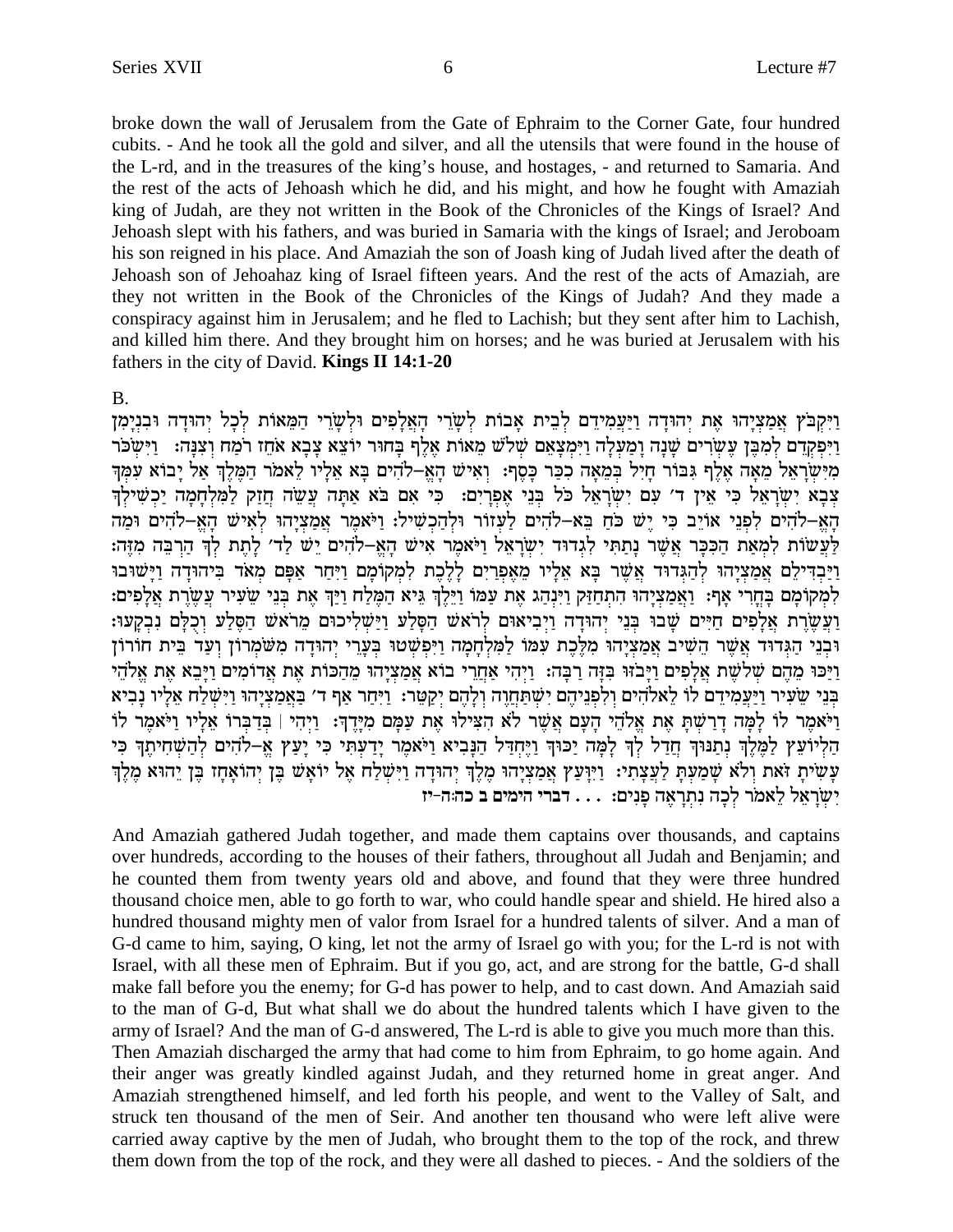army whom Amaziah sent back, so that they should not go with him to battle, fell upon the cities of Judah, from Samaria as far as Beth-Horon, and killed three thousand in them, and took much booty. - And it came to pass, after Amaziah came from the slaughter of the Edomites, that he brought the gods of the men of Seir, and set them up to be his gods, and worshipped them, and burned (incense) to them. - And the anger of the L-rd was kindled against Amaziah, and he sent to him a prophet, who said to him, Why have you sought after the gods of the people, who could not save their own people from your hand? And it came to pass, as he talked with him, that the king said to him, Have we made you a royal counsellor? Stop! Why should you be put to death? And the prophet stopped, and said, I know that G-d has determined to destroy you, because you have done this, and have not listened to my counsel. Then Amaziah king of Judah took counsel, and sent word to Joash, the son of Jehoahaz, the son of Jehu, king of Israel, saying, Come, let us look one another in the face.... Chronicles II 25:5-17

#### Ш. Azariah

A.

#### וַיִּקְחוּ כָּל עַם יִהוּדָה אֶת עֲזַרִיָה וִהוּא בֶּן שֵׁשׁ עֶשְׂרֵה שָׁנָה וַיַּמִלְכוּ אֹתוֹ תַּחַת אָבִיו אֲמַצִיָהוּ: הוּא  $(1)$ בנה את אילת וישבה ליהודה אחרי שכב המלך עם אבתיו: מלכים ב ידוכא-כב

And all the people of Judah took Azariah, who was sixteen years old, and made him king in place of his father Amaziah. He built Elath, - and restored it to Judah, after the king slept with his fathers.  $-$  Kings II 14:21-22

בִּשְׁנַת עֵשְׂרִים וַשֵּׁבַע שָׁנָה לְיַרַבְעָם מֵלֶךְ יִשְׂרָאֵל מַלַךְ עֲזַרְיָה בֵן אֲמַצְיָה מֵלֶךְ יְהוּדָה: בֵּן שֵׁשׁ  $(2)$ עֲשָׂרֵה שַׁנָה הַיָּה בְמַלְכוֹ וַחֲמִשִּׁים וּשִׁתַּיִם שַׁנָה מַלַךְ בִּירוּשַׁלַם וְשֵׁם אָמּוֹ יְכָלְיָהוּ מִירוּשַׁלַם: וַיַּעַשׂ הַיַּשַׁר בִּעֵינֵי ד׳ כְּכֹל אֲשֶׁר עָשָׂה אֲמַצְיָהוּ אָבְיו: דַק הַבָּמוֹת לֹא סָרוּ עוֹד הָעָם מְזַבְּחִים וּמְקַטְרִים בַּבָּמוֹת: וַיְנַגַּע ד׳ אֶת הַמֶּלֶךְ וַיָּהִי מְצֹרַע עַד יוֹם מֹתוֹ וַיֵּשֶׁב בְּבֵית הַחַפְּשִׁית וְיוֹתַם בֵּן הַמֵּלֶךְ עַל הַבִּיִת שֹׁפֵט אֶת עם הארץ: ויתר דברי עזריהו וכל אשר עשה הלא הם כתובים על ספר דברי הימים למלכי יהודה: וישכב עזריה עם אבתיו ויקברו אתו עם אבתיו בעיר דוד וימלך יותם בנו תחתיו: מלכים ב טו:א-ז

In the twenty seventh year of Jeroboam king of Israel began Azariah son of Amaziah king of Judah to reign. - Sixteen years old was he when he began to reign, - and he reigned fifty two years in Jerusalem. And his mother's name was Jecoliah - of Jerusalem. And he did that which was right in the sight of the L-rd, according to all that his father Amaziah had done; Save that the high places were not removed; the people sacrificed and burned incense still on the high places. And the L-rd struck the king, so that he was a leper to the day of his death, and lived in a separate house. - And Jotham - the king's son was over the house, judging the people of the land. And the rest of the acts of Azariah, and all that he did, are they not written in the Book of the Chronicles of the Kings of Judah? And Azariah slept with his fathers; and they buried him with his fathers in the city of David; and Jotham his son reigned in his place. Kings II 15:1-7

## **B.**

וְעַל יַדָם חֵיל צָבָא שָׁלֹשׁ מֵאוֹת אֱלֵף וְשִׁבְעָת אֱלַפִּים וַחֲמֵשׁ מֵאוֹת עוֹשֵׂי מְלִחֲמָה בְּכֹחָ חַיִל לַעְזֹר לַמֵּלֵךְ עֵל הַאוֹיֵב: וַיָּכֵן לָהֶם עִזְיָּהוּ לְכָל הַצָּבָא מַגְנִים וּרְמַחִים וְכוֹבַעִים וְשִׁרִינוֹת וּקְשָׁתוֹת וּלְאַבְנֵי קִלְעִים: וַיַּעַשׂ בִּירוּשָׁלֵם חִשְׁבֹנוֹת מַחֲשֶׁבֶת חוֹשֶׁב לְהִיוֹת עַל הַמְגִדַּלִים וְעַל הַפְּנוֹת לִירוֹא בַּחִצִּים וּבָאֲבָנִים גְדלוֹת וַיֵּצֵא שִׁמוֹ עַד לְמֵרַחוֹק כִּי הִפְלִיא לְהֵעָזֵר עַד כִּי חַזַק: וּכְחֵזְקַתוֹ גַּבַהּ לְבּוֹ עַד לְהַשָּׁחִית וַיִּמְעַל בַּד׳ אַ–לֹהֵיו וַיָּבֹא אֵל הֵיכָל ד׳ לְהַקְטִיר עַל מִזְבָּח הַקְטֹרֵת: וַיָּבֹא אָחֲרֵיו עֲזֶרְיָהוּ הַכֹּהֶן וְעִמּו כֹּהֵנִים לַד׳ שְׁמוֹנִים בְּנֵי חָיִל: וַיַּעַמְדוּ עַל עָזִיְהוּ הַמֶּלֶךְ וַיֹּאמְרוּ לוֹ לֹא לְךָ עָזִיָּהוּ לְהַקְטִיר לַד׳ כִּי לַכּהֲנִים בְּנֵי אַהֲרֹן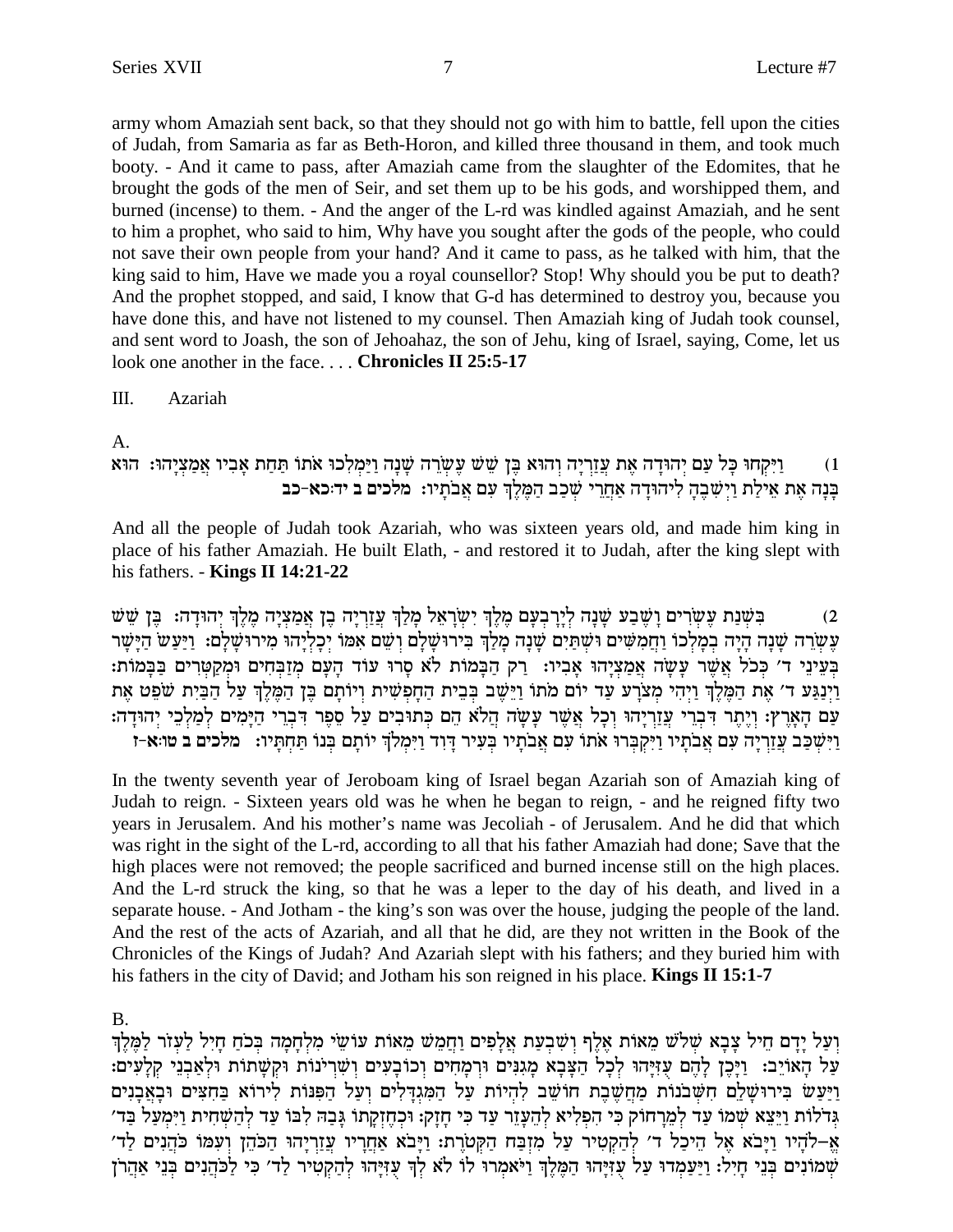הַמְקִדַּשִׁים לְהַקְטִיר צֵא מְן הַמִּקְדָּשׁ כִּי מַעֲלְתַּ וְלֹא לְךָּ לְכָבוֹד מֵד׳ אֵֶ–לֹהִים: וַיִּזְעַף עִזְיַּהוּ וּבְיָדוֹ מִקְטֵרֵת לְהַקְטִיר וּבְזַעְפּוֹ עִם הַכֹּהֲנִים וְהַצְּרֵעָת זַרְחָה בְמִצְחוֹ לְפְנֵי הַכֹּהֲנִים בְּבֵית ד׳ מֵעֲל לְמִזְבָּח הַקְטֹרֵת: זַיִּפֵן אֱלִיו עֲזֵרְיָהוּ כֹהֶן הַרֹאשׁ וְכָל הַכֹּהֲנִים וְהָנֶה הוּא מִצֹרְע בְּמִצְחוֹ וַיַּבְהָלוּהוּ מִשָּׁם וְגַם הוּא נְדְחַף לַצֵאת כִּי נְגְעוֹ ד': וַיְהִי עְזִיַּהוּ הַמֵּלֵךְ מְצֹרַע עָד יוֹם מוֹתוֹ וַיֵּשֶׁב בֵּית הַחַפְשִׁית מְצֹרַע כִּי נְגְזֵר מְבֵית ד' וְיוֹתַם בְּנוֹ עַל בֵּית הַמֵּלֶךְ שׁוֹפֵט אֶת עַם הַאֲרִץ: וַיַּתֵר דִּבְרֵי עַזְיַּהוּ הַראשׂנִים וְהָאַחֲרֹנִים כַּתֲב יִשָּׁעֲיָהוּ בֵן אַמוֹץ הַנַּבִיא: וַיִּשְׁכַּב עִזְיָּהוּ עִם אֲבֹתַיו וַיִּקִבְּרוּ אֹתוֹ עִם אֲבֹתַיו בִּשְׂדֶה הַקְּבוּרָה אֲשֶׁר לַמְלַכִים כִּי אֲמְרוּ מְצוֹרַע הוא וימלך יותם בנו תחתיו: דברי הימים ב כוויג-כג

And under their hand was an army, three hundred and seven thousand five hundred, who made war with mighty power, to help the king against the enemy. And Uzziah prepared for them throughout all the army shields, and spears, and helmets, and coats of mail, and bows, and stones for slinging. And he made in Jerusalem engines, invented by skillful men, to be on the towers and upon the bulwarks, to shoot arrows and great stones. And his name spread far abroad; for he was marvelously helped, till he was strong. But when he was strong, his heart was lifted up to his destruction; for he transgressed against the L-rd his G-d, and went into the temple of the L-rd to burn incense upon the altar of incense. - And Azariah the priest went in after him, and with him eighty priests of the L-rd, who were brave men; And they withstood Uzziah the king, and said to him, It is not for you, Uzziah, to burn incense to the L-rd, but for the priests, the sons of Aaron, who are consecrated to burn incense. Go out of the sanctuary, for you have trespassed; and it shall bring you no honor from the L-rd G-d! And Uzziah was angry, and he had a censer in his hand to burn incense; and when he became angry with the priests, the leprosy broke out in his forehead in the presence of the priests in the house of the L-rd, by the incense altar. And Azariah the chief priest, and all the priests, looked upon him, and, behold, he was leprous in his forehead! And they thrust him out quickly from there; and he himself also hastened to go out, because the L-rd had struck him. And Uzziah the king was a leper to the day of his death, and lived in the house of separation, - being diseased; for he was cut off from the house of the L-rd; and Jotham his son was over the king's house, judging the people of the land. And the rest of the acts of Uzziah, from first to last, Isaiah the prophet, the son of Amoz, wrote. And Uzziah slept with his fathers, and they buried him with his fathers in the field of the burial which belonged to the kings; for they said, He is a leper; - and Jotham his son reigned in his place. Chronicles II  $26:13-23$ 

#### $\mathbf{I} \mathbf{V}$ Jotham

#### $A<sub>1</sub>$

בֵּן עֵשְׂרִים וְחָמֵשׁ שַׁנָה יוֹתַם בִּמַלְכוֹ וְשֵׁשׁ עֵשְׂרֵה שַׁנָה מַלַּךְ בִּירוּשָׁלָם וְשֵׁם אִמּוֹ יִרוּשָׁה בַּת צָדוֹק: וַיַּעֲשׂ הַיַּשֵׁר בְּעֵינֵי ד׳ כְּכֹל אֲשֶׁר עַשָׂה עִזְיַּהוּ אֲבְיו רַק לֹא בָא אֵל הֵיכָל ד׳ וְעוֹד הַעַם מַשְׁחִיתִים: הוא בַּנָה אֶת שַׁעַר בֵּית ד׳ הַעֵּלְיוֹן וּבְחוֹמַת הַעֹפֵל בַּנָה לַרֹב: וְעַרִים בַּנָה בְּהַר יְהוּדַה וּבֶחֲרָשִׁים בַּנָה בִּירַנְיּוֹת וּמִגְדָלִים: וְהוּא נִלְחַם עִם מֶלֶךְ בְּנֵי עַמּוֹן וַיֶּחֱזַק עֲלֵיהֶם וַיִּתְּנוּ לוֹ בְנֵי עַמּוֹן בַּשָּׁנָה הַהִיא מֵאָה כִּכַּר כֶּסֶף וַעֲשֶׂרֶת אֲלָפִים כֹּרים חִטִּים וּשִׂעוֹרים עֲשֶׂרֶת אֲלָפִים זֹאת הֵשִׁיבוּ לוֹ בִּנֵי עַמּוֹן וּבַשֵּׁנָה הַשֵּׁנִית וְהַשִּׁלְשִׁית: וַיְּתְחָזֶק יוֹתַם כִּי הֱכִין דְּרַכִיו לִפְנֵי ד׳ אֱ–לֹהָיו: וְיֵתֶר דְּבְרֵי יוֹתַם וְכָל מְלְחֲמֹתַיו וּדְרַכִיו הִנַּם כְּתוּבִים עָל סֶפֶר מַלְכֵי יִשְׂרָאֵל וְיהוּדַה: בֵּן עֵשְׂרִים וְחָמֵשׁ שַׁנָה הָיָה בְמַלְכוֹ וְשֵׁשׁ עֵשְׂרֵה שַׁנָה מַלַךְ בִּירוּשָׁלַַם: וַיִּשְׁכָּב יוֹתַם עִם אֲבֹתַיו וַיִּקְבְּרוּ אֹתוֹ בִּעִיר דְּוִיד וַיִּמְלֹךְ אַחָז בְּנוֹ תַּחְתַּיו: דברי הימים ב כז:א-ט

Jotham was twenty five years old when he began to reign, and he reigned sixteen years in Jerusalem. And his mother's name was Jerushah, the daughter of Zadok. And he did that which was right in the sight of the L-rd, according to all that his father Uzziah did; but he did not enter into the Sanctuary of the Temple of the L-rd. And the people still acted corruptly. He built the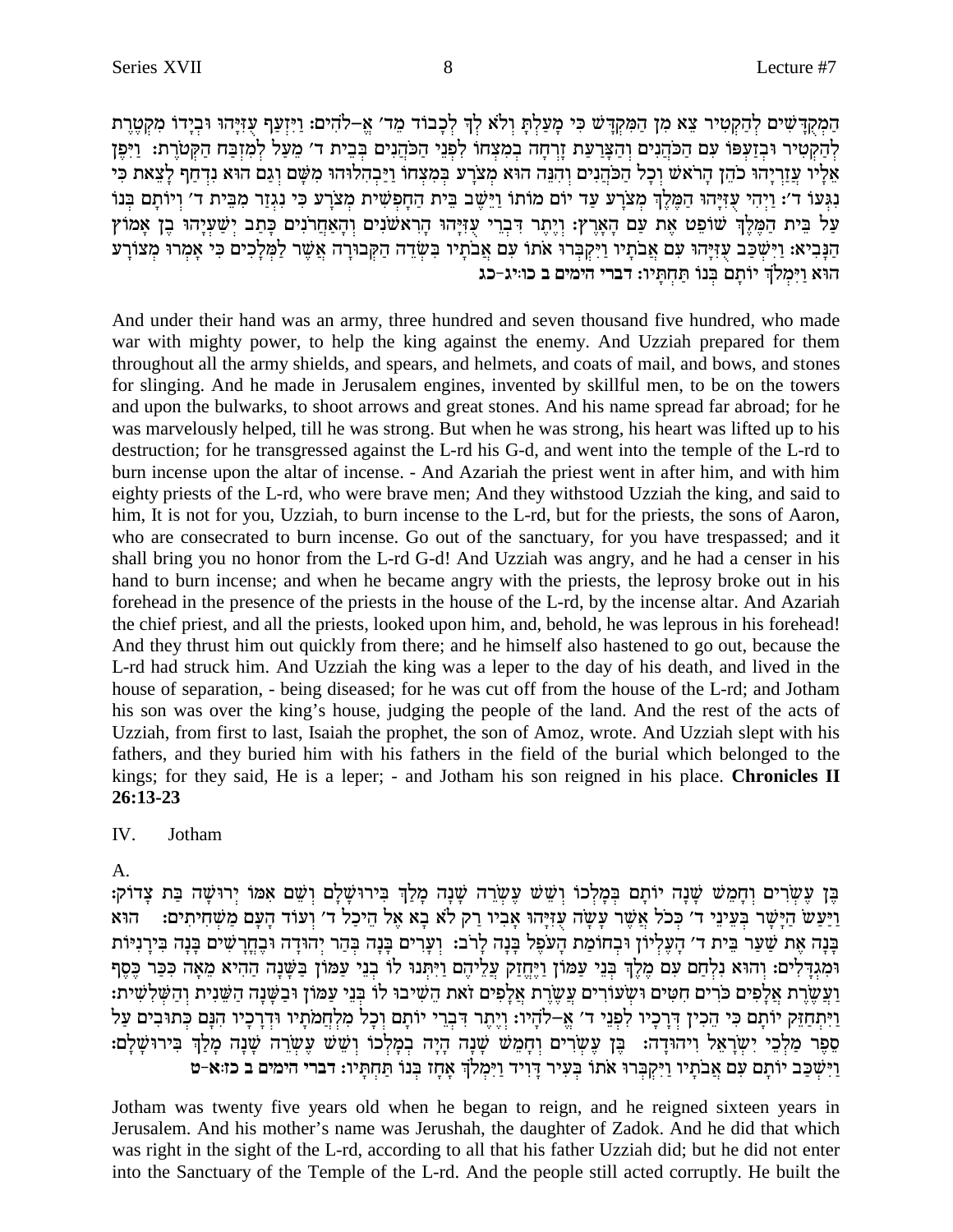High Gate of the house of the L-rd, and on the wall of Ophel he built much. And he built cities in the mountains of Judah, and in the forests he built fortresses and towers. And he fought with the king of the Ammonites, and prevailed against them. And the Ammonites gave him the same year a hundred talents of silver, and ten thousand measures of wheat, and ten thousand of barley. And the Ammonites paid to him the same in the second and third years. And Jotham became mighty, because he directed his ways before the L-rd his G-d. And the rest of the acts of Jotham, and all his wars, and his ways, behold, they are written in the Book of the Kings of Israel and Judah. He was twenty five old when he began to reign, and reigned sixteen years in Jerusalem. - And Jotham slept with his fathers, and they buried him in the city of David; and Ahaz his son reigned in his place. Chronicles II 27:1-9

**B.** 

אמר חזקיה אמר רבי ירמיה משום שמעון בן יוחי: יכול אני לפטור את כל העולם כולו מן  $(1)$ הדין מיום שנבראתי עד עתה, ואילמלי אליעזר בני עמי מיום שנברא העולם ועד עכשיו, ואילמלי יותם בן עוזיהו עמנו מיום שנברא העולם עד סופו. סוכה מה:

Hizkiah further stated in the name of R. Yirmiah who said it in the name of R. Shimon b. Yohai, I am able to exempt the whole world from judgment from the day that I was born until now, and were Eliezer, my son, to be with me [we could exempt it] from the day of the creation of the world to the present time, and were Jotham the son of Uzziah with us, [we could exempt it] from the creation of the world to its final end. **Sukkah 45b** 

יותם בן עוזיהו: צדיק היה, ועניו יותר משאר מלכים, וזכה בכיבוד אביו, ועליו נאמר בן יכבד  $(2)$ אב (מלאכי א), שכל הימים שהיה אביו מצורע והוא היה שופט עם הארץ, כדכתיב (מלכים ב טו), ויותם בן המלך על הבית שופט וגו׳ לא נטל עליו כתר מלכות בחייו, וכל דינין שהיה דן אומרן בשם אביו. רש״י סוכה מה:

**Yosom (Jotham) ben Uziahu:** He was a *tzaddik* (holy person) and more humble than the other kings and merited this through the honor he bestowed upon his father. Regarding him did Scripture state (Malachi 1:6), ". . . a son honors his father," for he administrated (lit. judged) the land during the whole time that his father was a leper, as it says (Kings II 15:5), "And Jotham the king's son was over the house, judging the people of the land." During his father's lifetime, he didn't take for himself the crown of royalty and whenever he pronounced judgement, he would attribute the decision to his father. Rashi ibid.

V. Upheaval in Israel

 $A_{\cdot}$ 

בִּשָּׁנַת חֲמֵשׁ עֶשְׂרֵה שָׁנָה לַאֲמַצִיָהוּ בֶן יוֹאָשׁ מֶלֶךְ יִהוּדָה מָלַךְ יָרָבְעָם בֶּן יוֹאָשׁ מֶלֶךְ יִשְׂרָאֵל בִּשֹׁמְרוֹן אַרְבָּעִים וְאַחָת שֶׁנָה: וַיַּעַשׂ הָרַע בִּעֵינֵי ד׳ לֹא סָר מִכָּל חַטֹּאות יָרָבְעָם בֵּן נִבָט אֲשֶׁר הֶחֱטִיא אֶת יְשָׂרָאֵל: הוא הַשִּׁיב אֶת גְּבוּל יְשְׂרָאֵל מְלְבוֹא חֲמָת עַד יָם הָעֲרָבָה כְּדְבָר ד׳ אֱ–לֹהֵי יְשְׂרָאֵל אֲשֶׁר דְּבֶר בְּיָד עַבְדוֹ יוֹנָה בֵן אֲמִתַּי הַנָּבִיא אֲשֶׁר מִגַּת הַחֵפֵר: כִּי רָאָה ד' אֶת עֲנִי יִשְׂרָאֵל מִרָה מְאֹד וְאֵפֵס עָצוּר וְאֵפֵס עָזוּב ואין עזר לישראל: ולא דבר ד׳ למחות את שם ישראל מתחת השמים ויושיעם ביד ירבעם בן יואש: וְיָתֵר דְּבְרִי יַרְבְעָם וְכָל אֲשֶׁר עַשָׂה וּגְבוּרַתוֹ אֲשֶׁר נִלְחָם וַאֲשֶׁר הֵשִׁיב אֶת דַּמֵשָׂק וְאֶת חֲמַת לִיהוּדַה בִּיְשְׂרָאֵל הֲלֹא הֶם כְּתוּבִים עַל סֶפֶר דְבְרֵי הַיַּמִים לְמַלְבֵי יְשְׂרָאֵל: וַיִּשְׁכַּב יַרְבְעָם עִם אֲבֹתַיו עִם מַלְבֵי ישראל וימלך זכריה בנו תחתיו: מלכים ב יד:כג-כט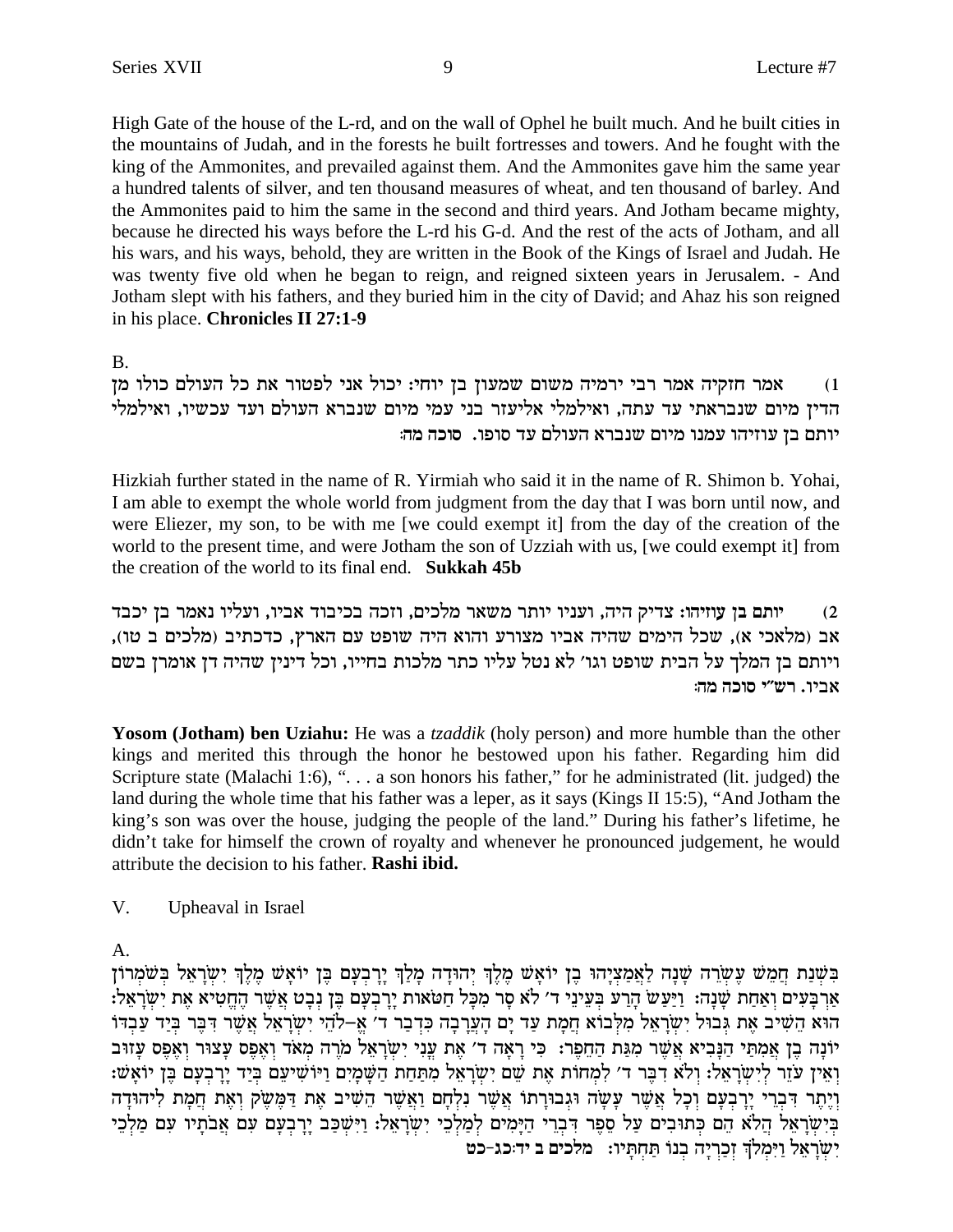In the fifteenth year of Amaziah the son of Joash king of Judah, Jeroboam the son of Joash king of Israel began to reign in Samaria, and reigned forty one years. And he did that which was evil in the sight of the L-rd; he departed not from all the sins of Jeroboam the son of Nebat, who made Israel sin. - He restored the border of Israel from the entrance of Hamath to the sea of the Arabah, - according to the word of the L-rd G-d of Israel, which He spoke by the hand of His servant Jonah, the son of Amittai, the prophet, which was of Gath-Hepher. - For the L-rd saw the affliction of Israel, that it was very bitter; for there was not any shut up, nor any left free, nor any helper for Israel. And the L-rd did not say that He would blot out the name of Israel from under heaven; but He saved them by the hand of Jeroboam the son of Joash. And the rest of the acts of Jeroboam, and all that he did, and his might, how he fought, and how he recovered Damascus, and Hamath, which had belonged to Judah, for Israel, - are they not written in the Book of the Chronicles of the Kings of Israel? And Jeroboam slept with his fathers, with the kings of Israel; and Zechariah his son reigned in his place. Kings II 14:21-29

**B.** 

בִּשְׁנַת שְׁלֹשִׁים וּשְׁמֹנֶה שָׁנָה לַעֲזַרְיָהוּ מֶלֶךְ יְהוּדָה מְלַךְ זְכַרְיָהוּ בֶן יָרָבְעָם עַל יִשְׂרָאֵל בְּשֹׁמְרוֹן  $(1)$ שִׁשָּׁה חֲדָשִׁים: וַיַּעַשׁ הָרַע בְּעֵינֵי ד׳ כַּאֲשֶׁר עָשׁוּ אֲבֹתָיו לֹא סָר מֵחַטֹּאות יָרָבְעָם בֶּן נִבָט אֲשֵׁר הֵחֵטִיא אֶת יִשְׂרָאֵל: וַיִּקְשֹׁר עָלְיו שַׁלֻּם בֶּן יָבֵשׁ וַיַּכֵּהוּ קָבָלְ עָם וַיְמִיתֵהוּ וַיִּמְלֹךְ תַּחְתָּיו: וְיֶתֶר דִּבְרִי זִכַרְיָה הִנָּם כְּתוּבִים עַל סֵפֶר דִּבְרֵי הַיָּמִים לְמַלְכֵי יִשְׂרָאֵל: הוֹא דְבַר ד׳ אֲשֶׁר דִּבֶר אֶל יֵהוֹא לֵאמֹר בִּנֵי רִבִיעִים יֵשִׁבוּ לך על כסא ישראל ויהי כן: מלכים ב טווח-יב

In the thirty eighth year of Azariah king of Judah did Zechariah the son of Jeroboam reign over Israel in Samaria six months. And he did that which was evil in the sight of the L-rd, as his fathers had done; he departed not from the sins of Jeroboam the son of Nebat, who made Israel sin. And Shallum the son of Jabesh conspired against him, and struck him before the people, and killed him, and reigned in his place. And the rest of the acts of Zechariah, behold, they are written in the Book of the Chronicles of the Kings of Israel. This was the word of the L-rd which He spoke to Jehu, saying, Your sons shall sit on the throne of Israel to the fourth generation. And so it came to pass. **Kings II 15:8-12** 

2) \_\_\_ וַיֹּאמֶר ד' אֶל יֵהוּא יַעַן אֲשֶׁר הֱטִיבֹתָ לַעֲשׂוֹת הַיָּשָׁר בְּעֵינַי כְּכֹל אֲשֶׁר בִּלְבָבִי עָשִׂיתָ לְבֵית אַחְאָב<br>בְּנֵי רְבִעִים יֵשִׁבוּ לִךְ עַל כִּסֵא יִשְׂרַאֱל: מלכים ב יּוּל

And the L-rd said to Jehu, Because you have done well in doing that which is right in My eyes, and have done to the house of Ahab according to all that was in My heart, your sons of the fourth generation shall sit on the throne of Israel. **Kings II 10:30** 

 $\mathcal{C}$ .

שַׁלוּם בֵּן יָבֵשׁ מַלַךְ בִּשְׁנַת שְׁלֹשִׁים וָתֵשַׁע שַׁנָה לְעָזְיַּה מֵלֵךְ יְהוּדָה וַיִּמְלֹךְ יֵרַח יַמִים בִּשֹׁמְרוֹן: וַיַּעַל מְנַחֵם בֶּן גָּדִי מִתְּרְצָה וַיָּבֹא שׁמְרוֹן וַיַּךְ אֶת שַׁלוּם בֶּן יָבִישׁ בְּשֹׁמְרוֹן וַיְמִיתֵהוּ וַיִּמְלֹךְ תַּחְתְּיו: וְיֶתֶר דִּבְרֵי שַׁלּוּם וְקִשְׁרוֹ אֲשֶׁר קָשָׁר הִנָּם כְּתֻבִים עַל סֵפֶר דִּבְרִי הַיָּמִים לְמַלְכֵי יִשְׂרָאֵל:  $\,$  מלכים ב טוויג-טו

Shallum the son of Jabesh began to reign in the thirty ninth year of Uzziah king of Judah; and he reigned a full month in Samaria. For Menahem the son of Gadi went up from Tirzah, and came to Samaria, and struck Shallum the son of Jabesh in Samaria, and killed him, and reigned in his place. And the rest of the acts of Shallum, and his conspiracy which he made, behold, they are written in the Book of the Chronicles of the Kings of Israel. Kings II 15:13-15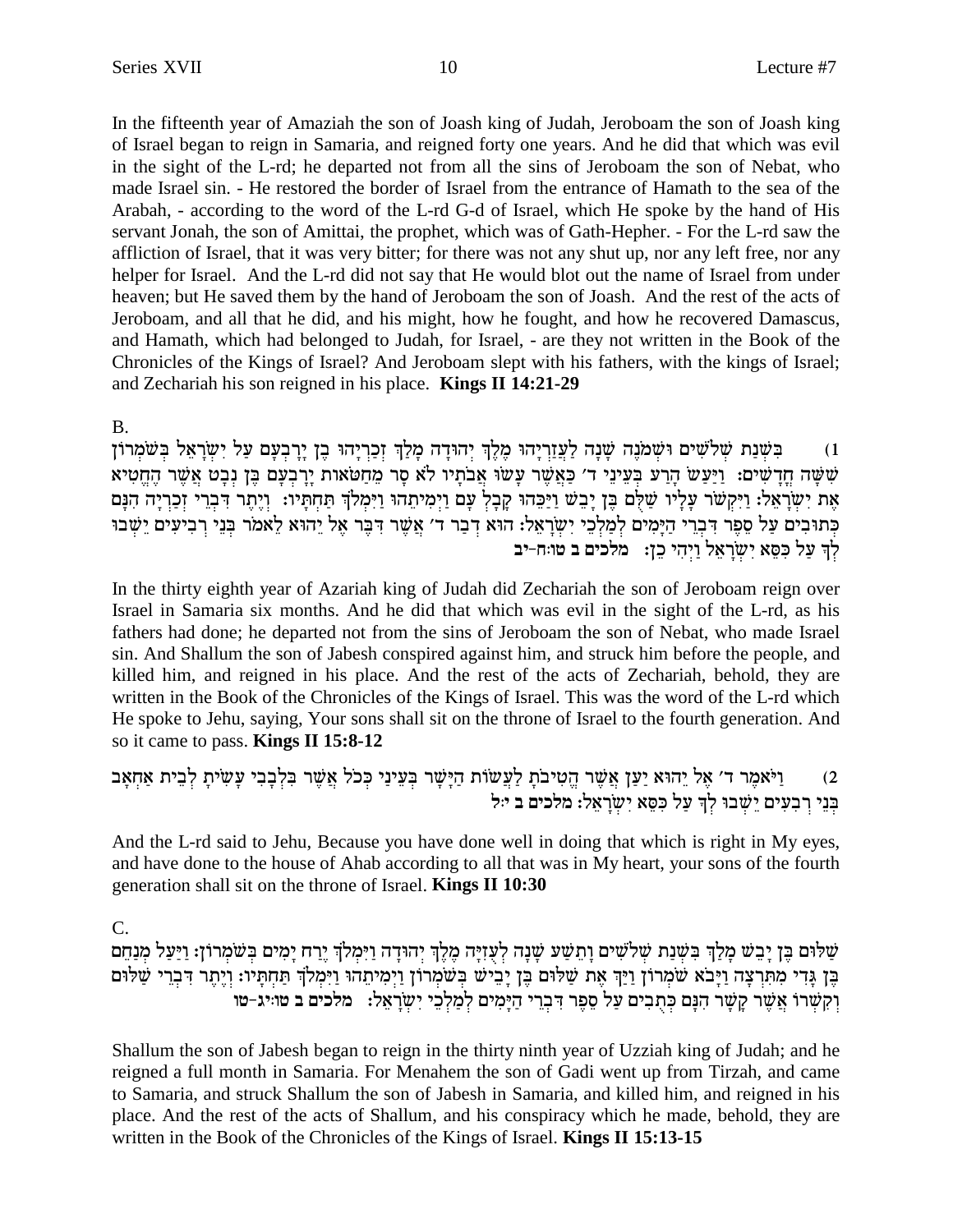D.

אַז יַכֵּה מִנַחֵם אֶת תַּפְסַח וְאֶת כַּל אֲשֶׁר בַּהּ וְאֶת גִּבוּלֵיהַ מִתְּרְצָה כִּי לֹא פַתַח וַיַּךְ אֶת כַּל הֶהָרוֹתֵיהַ בִּקֵעָ: בְּשָׁנַת שְׁלֹשִׁים וַתֲשַׁע שָׁנָה לַעֲזָרְיָה מֵלֵךְ יְהוּדָה מַלַךְ מִנַחֵם בֵּן גַּדִי עַל יִשְׂרָאֵל עֵשֶׂר שַׁנִים בְּשֹׁמְרוֹן: וַיַּעֲשׂ הַרַע בִּעֲינֵי ד׳ לֹא סַר מֵעֲל חַטֹּאות יַרְבִעָם בֵּן נִבְט אֲשֶׁר הַחֲטִיא אֶת יְשַׂרָאֶל כַּל יַמֵיו: בַּא פוּל מֵלַךְ אַשּׁוּר עַל הָאֲרֶץ וַיִּתֵּן מִנַחֵם לְפוּל אֲלֵף כִּכֵּר כָּסֵף לְהִיוֹת יַדִיו אִתּוֹ לְהַחֲזִיק הַמַּמְלַכָה בְיָדוֹ: וַיֹּצֵא מְנַחֵם אֶת הַכֵּסֵף עַל יִשְׂרָאֵל עַל כָּל גִּבּוֹרֵי הַחַיִל לָתֵת לְמֵלֵךְ אַשּׁוּר חֲמִשִּׁים שָׁקָלִים כֵּסֵף לְאִישׁ אָחָד וַיָּשָׁב מֵלֵךְ אַשׁוּר וְלֹא עַמַד שָׁם בָּאֲרֶץ: וְיָתֶר דְּבְרֵי מְנַחֵם וְכָל אֲשֶׁר עָשָׂה הֲלוֹא הֵם כְּתוּבִים עַל סֶפֶר דְּבְרֵי הַיָּמִים לְמַלְכֵי יְשְׂרָאֵל: וַיְּשִׁכַּב מִנַחֵם עִם אֲבֹתָיו וַיִּמְלֹךְ פִּקַחְיָה בְנוֹ תַּחְתָּיו: מלכים ב טוּטז-כב

Then Menahem struck Tiphsah, and all who were there, and its borders from Tirzah; because they opened not to him, therefore he struck it; and all the women there who were with child he ripped up. - In the thirty ninth year of Azariah king of Judah began Menahem the son of Gadi to reign over Israel, and reigned ten years in Samaria. And he did that which was evil in the sight of the L-rd; he departed not all his days from the sins of Jeroboam the son of Nebat, who made Israel sin. - And Pul the king of Assyria came against the land; and Menahem gave Pul a thousand talents of silver, that his hand might be with him to confirm the kingdom in his hand. And Menahem exacted the money of Israel, from all the mighty men of wealth, from each man fifty shekels of silver, to give to the king of Assyria. And the king of Assyria turned back, and did not remain in the land. And the rest of the acts of Menahem, and all that he did, are they not written in the Book of the Chronicles of the Kings of Israel? And Menahem slept with his fathers; and Pekahiah his son reigned in his place. Kings II 15:16-22

### E.

בִּשְׁנַת חֲמִשִּׁים שַׁנָה לַעֲזֵרְיָה מֶלֵךְ יְהוּדַה מַלַךְ פִּקַחָיַה בֵן מִנַחֵם עַל יִשְׂרָאֵל בִּשֹׁמְרוֹן שִׁנַתַיִם: וַיַּעֲשׂ הַרַע בְּעֵינֵי דֹ׳ לֹא סָר מֵחַטֹּאוֹת יָרַבְעָם בֵּן נְבָט אֲשֶׁר הֶחֱטִיא אֶת יְשְׂרָאֵל: וַיִּקְשׁר עָלָיו פֵּקַח בֵּן רִמַלְיָהוּ שֶׁלְישׁוֹ וַיַּכֵּהוּ בְשׁמְרוֹן בְאַרְמוֹן בֵית הַמֶּלֶךְ אֶת אַרְגֹב וְאֶת הָאַרְיָה וְעִמּוּ חֲמִשִׁים אִישׁ מִבְּנֵי גִלְעָדִים וַיְמִיתֵהוּ וַיִּמְלֹךְ תַּחְתְּיו: וְיֶתֶר דִּבְרֵי פְקַחְיָה וְכָל אֲשֶׁר עָשָׂה הִנָּם כְּתוּבִים עַל סֵפֶר דִּבְרֵי הַיָּמִים לְמַלְכֵי יִשְׂרָאֵל: מלכים ב טו:כג-כו

In the fiftieth year of Azariah king of Judah, Pekahiah the son of Menahem began to reign over Israel in Samaria, and reigned two years. And he did that which was evil in the sight of the L-rd; he departed not from the sins of Jeroboam the son of Nebat, who made Israel sin. But Pekah the son of Remaliah, a captain of his, conspired against him, and struck him in Samaria, in the palace of the king's house, by Argob and Arieh, - and with him fifty men of the Gileadites; and he killed him, and reigned in his place. And the rest of the acts of Pekahiah, and all that he did, behold, they are written in the Book of the Chronicles of the Kings of Israel. Kings II 15:23-26

F.

בִּשְׁנַת חֲמִשִּׁים וּשִׁתַּיִם שָׁנָה לַעֲזַרְיָה מֶלֶךְ יִהוּדָה מְלַךְ פֵּקַח בֶּן רִמַלְיָהוּ עַל יִשְׂרָאֵל בִּשֹׁמְרוֹן עֶשְׂרִים שָׁנָה: וַיַּעֲשׂ הַרַע בִּעֲינֵי ד׳ לֹא סָר מִן חַטֹּאות יַרַבְעָם בֶּן נִבְט אֲשֶׁר הֶחֱטִיא אֶת יְשְׂרָאֱלֹ: בִּימֵי פֵּקַח מֵלֵךְ יְשְׂרָאֵל בָּא תְּגִלַּת פְּלְאֵסֶר מֶלֶךְ אַשׁוּר וַיִּקַּח אֶת עִיּוֹן וְאֶת אָבֶל בֵּית מַעֲבָה וְאֶת יַנוֹחַ וְאֶת קֶדֶש וְאֶת חָצוֹר וְאֶת הַגִּלְעָד וְאֵת הַגָּלִילָה כֹּל אָרֵץ נַפְתָּלִי וַיַּגְלֵם אַשׁוּרָה: וַיִּקְשָׁר קִשֵּׁר הוֹשֵׁעַ בֵּן אֲלָה עַל פֵּקַח בֵּן רְמַלְיָהוּ וַיַּכָּהוּ וַיִּמְיתֵהוּ וַיִּמְלֹךְ תַּחִתְּיו בִּשָּׁנַת עָשְׂרִים לְיוֹתָם בֶּן עָזִיָּה: וְיֶתֶר דִּבְרֵי פֶקַח וִכָל אֲשֶׁר עָשָׂה הִנָּם כתובים על ספר דברי הימים למלכי ישראל: מלכים ב טוכו-לא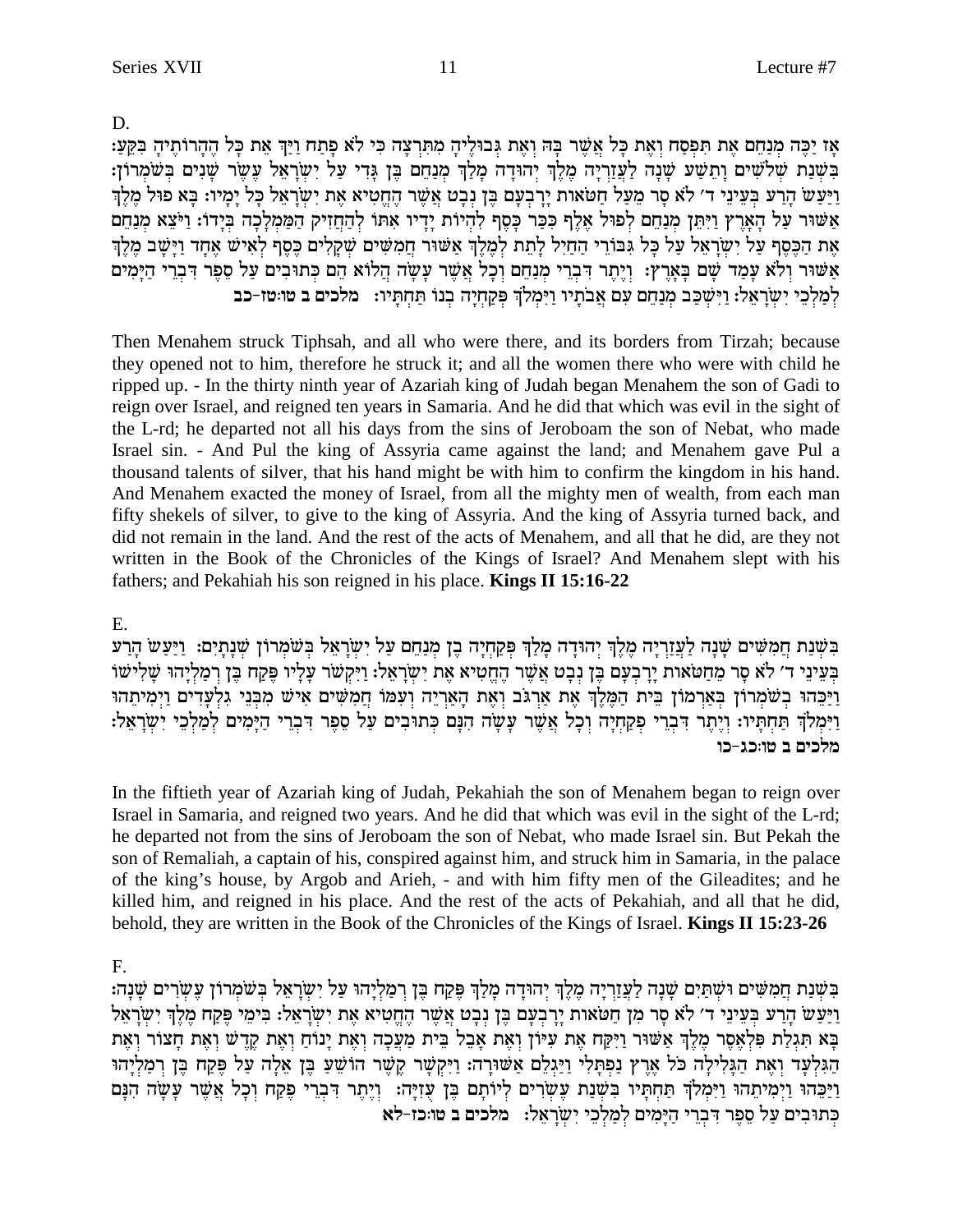In the fifty second year of Azariah king of Judah, Pekah the son of Remaliah began to reign over Israel in Samaria, and he reigned twenty years. And he did that which was evil in the sight of the L-rd; he departed not from the sins of Jeroboam the son of Nebat, who made Israel sin. In the days of Pekah, king of Israel, came Tiglath-Pileser, king of Assyria, and took - Iyon, and Abel-Beth-Maachah, and Janoah, and Kedesh, and Hazor, and Gilead, and Galilee, all the land of Naphtali, - and carried them captive to Assyria. And Hoshea the son of Elah made a conspiracy against Pekah the son of Remaliah, and struck him, and killed him, and reigned in his place, in the twentieth year of Jotham the son of Uzziah. - And the rest of the acts of Pekah, and all that he did, behold, they are written in the Book of the Chronicles of the Kings of Israel. Kings II  $15:27-31$ 

G.

וַיִּמְעֲלוּ בֵא–לֹהֵי אֲבֹתֵיהֶם וַיִּזְנוּ אַחֲרֵי אֱלֹהֵי עַמֵּי הָאָרֵץ אֲשֵׁר הִשְׁמִיד אֵ–לֹהִים מִפְּנֵיהֶם: וַיָּעַר אֵ–לֹהֵי יְשִׂרְאֵל אֶת רוּחַ | פּוּל מַלֶךְ אַשׁוּר וְאֶת רוּחַ תִּלְגַת פִּלְנְסֵר מֵלֶךְ אַשּׁוּר וַיַּגַלֶם לַראוּבְנִי וְלַגֲדִי וְלַחֲצִי שֶׁבְט מְנַשֶּׁה וַיִּבִיאֵם לַחְלַח וְחַבוֹר וְהַרֵא וּנְהָר גּוֹזַן עַד הַיּוֹם הָזֶה: | דברי הימים א הוכה-כו

And they transgressed against the G-d of their fathers, and played the harlot after the gods of the peoples of the land, whom G-d destroyed before them. And the G-d of Israel stirred up the spirit of Pul king of Assyria, and the spirit of Tilgath-Pilneser king of Assyria, and he carried them away, the Reubenites, and the Gadites, and the half tribe of Manasseh, and brought them to Halah, and Habor, and Hara, and to the river Gozan, till this day. Chronicles I 5:25-26

VI. Hoshea and the Destruction of the Kingdom of Israel

## $A_{1}$

בְּשָׁנַת שַׁתֵּים עֲשָׂרֶה לְאַחָז מָלֶךְ יְהוּדָה מַלַךְ הוֹשֵׁעַ בֵּן אֲלָה בְשֹׁמְרוֹן עַל יְשַׂרָאֵל תַּשַׁע שַׁנִים: וַיַּעֲשׂ הַרִע בְּעֵינֵי ד׳ רַק לֹא כִּמַלְכֵי יִשְׂרָאֵל אֲשֶׁר הַיוּ לְפַנַיו: עַלַיו עַלָה שַלְמַנְאָסֶר מֵלֶךְ אָשׁוּר וַיִּהִי לו הוֹשֵׁעַ עֶבֶד וַיַּשֵׁב לוֹ מִנְחַה: וַיִּמְצָא מֶלֶךְ אַשּׁוּר בְּהוֹשֵׁעַ קֵשֶׁר אֲשֶׁר שַׁלַח מַלְאַכִים אֵל סוֹא מֵלֶךְ מִצְרַיִם וְלֹא הֶעֵלָה מִנְחָה לְמֶלֶךְ אֲשׁוּר כִּשָּׁנָה בְשָׁנָה וַיַּעֲצְרֶהוּ מֶלֶךְ אֲשׁוּר וַיַּאֲסֶרֶהוּ בֵית כֵּלֶא: וַיַּעַל מֶלֶךְ אֲשׁוּר בְּכָל הָאֲרֶץ וַיַּעַל שֹמְרוֹן וַיָּצַר עָלֶיהָ שָׁלֹשׁ שָׁנִים: בִּשְׁנַת הַתְּשִׁיעִית לְהוֹשֵׁעַ לְכַד מֶלֶךְ אַשּׁוּר אֶת שֹמְרוֹן וַיֶּגֶל אֶת יִשְׂרָאֵל אֲשׁוּרָה וַיַּשֵׁב אֹתָם בַּחְלַח וּבְחָבוֹר נְהַר גּוֹזַן וְעָרֵי מַדָי: מלכים ב יז:א-ו

In the twelfth year of Ahaz king of Judah, began Hoshea the son of Elah to reign in Samaria over Israel nine years. - And he did that which was evil in the sight of the L-rd, but not as the kings of Israel who were before him. - Against him came up Shalmaneser king of Assyria; and Hoshea became his vassal, and paid him tribute. - And the king of Assyria found treachery in Hoshea; for he had sent messengers to So, king of Egypt, and brought no tribute to the king of Assyria, as he had done year by year; therefore the king of Assyria shut him up, and bound him in prison. Then the king of Assyria came up throughout all the land, and went up to Samaria, and besieged it three years. In the ninth year of Hoshea, the king of Assyria took Samaria, and carried Israel away to Assyria, and placed them in Halah and in Habor by the river of Gozan, and in the cities of the Medes. Kings II 17:1-6

**B.** 

מה נשתנה הושע בן אלה שגלו עשרת השבטים בימיו אלא עד עכשיו היתה עבודת אלילים קשורה ביחיד וקשה לפני ד' להגלות את הצבור בעון יחיד, כיון שבא הושע בן אלה וביטל כל המשמרות כולן ואמר כל מי שיעלה לירושלים יעלה ולא אמר הכל יעלו לירושלים, עליו הוא אומר ויעש הרע בעיני ד׳ רק לא כמלכי ישראל, עליו עלה שלמנאסר, מפני ששמט קולר מצוארו ונתנו בצואר הרבים. ילקוט שמעוני מלכים ב׳ יז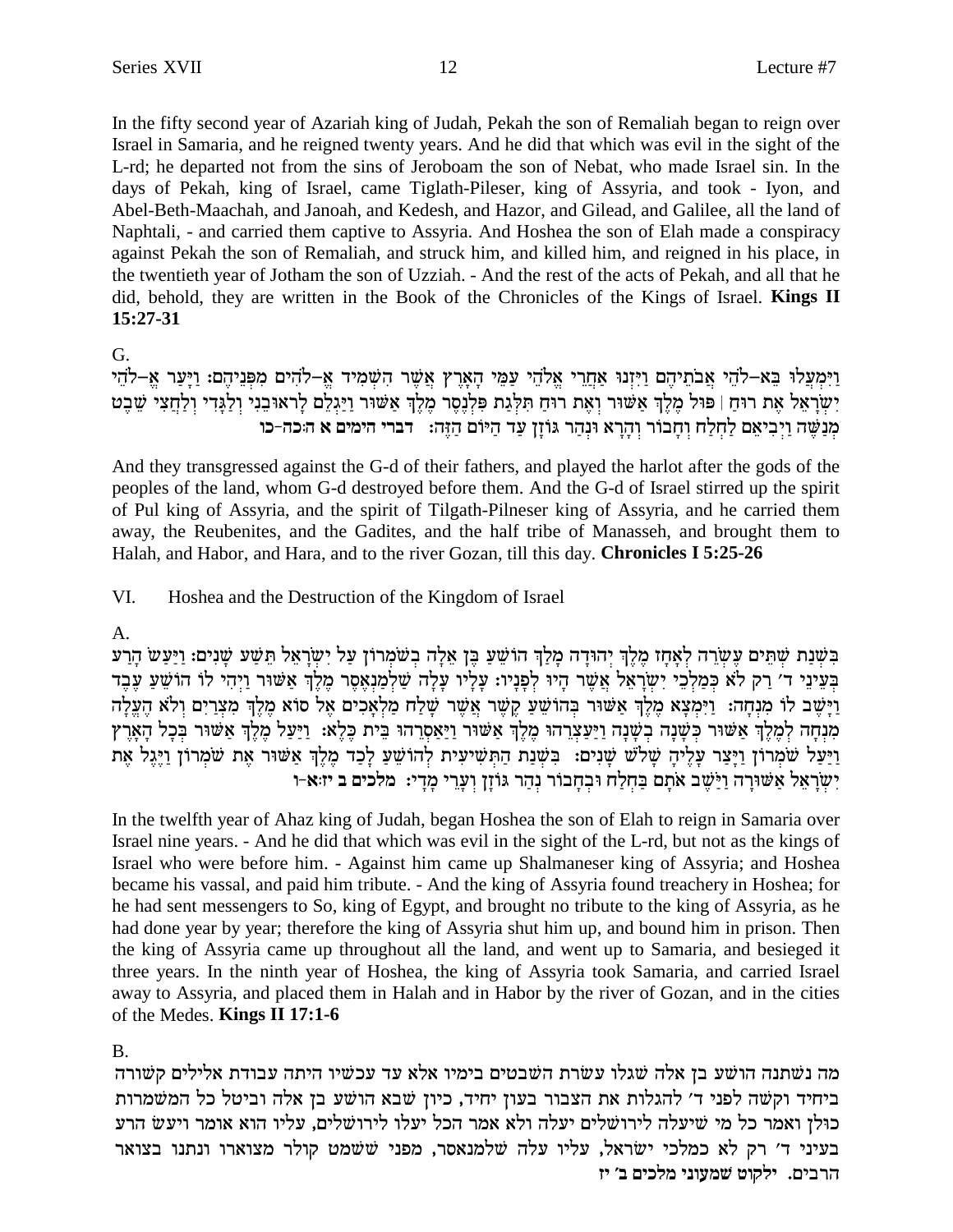Why was Hoshea singled out that the ten tribes were exiled in his reign? Up until now idolatry was connected with an individual (king) and it was difficult to condemn the community because of the sin (of coercion) done by the individual. But when Hoshea came and took away the border guards and said "anyone who wants to go up to Jerusalem to the Bais Hamikdash is allowed" but failed to say "all *must* go to Jerusalem." Scripture refers to him "and he (Hoshea) did evil in the eyes of G-d, however not to the extent of the other kings of Israel." It was he that Shalmanessar attacked because he lifted the guilt (lit. chains) from himself and put it on the community. **Yalkut Shimoni Kings II 17** 

VII. Ahaz

 $A<sub>1</sub>$ 

בן עשרים שנה אחז במלכו ושש עשרה שנה מלך בירושלם ולא עשה הישר בעיני ד׳ כדויד  $(1)$ וַיֵּלֶךְ בִּדְרְכֵי מַלְכֵי יָשְׂרָאֵל וְגַם מַסֶּכוֹת עַשָׂה לַבְּעֲלִים: וְהוּא הַקְטִיר בְּגֵיא בֶן הִנֹּם וַיַּבְעָר אֶת אביו: בַּנָיו בָּאֵשׁ כְּתֹעֲבוֹת הַגּוֹיִם אֲשֶׁר הֹרִישׁ ד׳ מִפְּנֵי בְּנֵי יִשְׂרָאֵל: וַיְזַבֵּחַ וַיְקַטֵּר בַּבָּמוֹת וְעַל הַגִּבָעוֹת וְתַחַת כָּל עֵץ רַעֲנָן: וַיִּתְּנֵהוּ ד׳ אֱ–לֹהָיו בְּיַד מֵלֵךְ אֲרָם וַיַּכּוּ בוֹ וַיִּשְׁבּוּ מִמֵּנוּ שִׁבְיָה גְדוֹלָה וַיַּבִיאוּ דַּרְמָשֵׂק וְגַם בְּיַד מֵלֶךְ יִשְׁרָאֵל נִתַּן וַיַּךְ בוֹ מַכָּה גְדוֹלָה: וַיַּהֲרֹג פֵּקַח בֵּן רִמַלְיָהוּ בִּיהוּדַה מֵאָה וְעֵשְרִים אֲלֶף בְּיוֹם אֶחָד הַכֹּל בְּנֵי חַיִּל בְּעַזְבָם אֶת ד' אֵ–לֹהֵי אֲבוֹתַם: וַיַּהֲרֹג זְכְרִי | גִּבּוֹר אָפְרַיִם אֶת מַעֲשֵׂיָהוּ בֵּן הַמֵּלֵךְ וְאֶת עַזְרִיקָם נְגִיד הַבִּיְת וְאֶת אֵלְקַנָה מְשִׁנֵה הַמֵּלֵךְ: וַיִּשְׁבּוּ בְנֵי יִשְׂרָאֵל מֵאֲחֵיהֶם מָאתַיִם אֲלֵף נַשִּׁים בַּנִים וּבַנוֹת וְגַם שַׁלַל רַב בַּזְזוּ מֶהֶם וַיַּבִיאוּ אֶת הַשַּׁלַל לְשֹמְרוֹן: וְשָׁם הַיַה נַבִיא לַד׳ עדֵד שִׁמוֹ וַיֵּצֵא לִפְנֵי הַצְּבָא הַבְּא לְשֹמְרוֹן וַיֹּאמֶר לָהֶם הִנֵּה בַּחֲמַת ד' אֵ–לֹהֵי אֲבוֹתֵיכֵם עַל יִהוּדָה נִתַּנַם בַּיֵדְכֵם וַתַּהַרְגוּ בַם בְּזַעֲף עַד לַשָּׁמַיִם הְגִּיעַ: וְעַתֲה בְנֵי יְהוּדַה וְירוּשָׁלֵם אָתֵּם אֹמְרִים לְכְבֹּשׁ לַעֲבָדִים וְלִשְׁפָחוֹת לַכֶם הֲלֹא רַק אַתֵּם עִמַּכֵם אֲשָׁמוֹת לַד׳ אֵ–לֹהֵיכֵם: וְעַתַּה שְׁמַעוּנִי וְהָשִׁיבוּ הַשִּׁבְיָה אֲשֵׁר שִׁבִיתֵם מֵאֲחֵיכֵם כִּי חֲרוֹן אַף ד׳ עֲלֵיכֶם: וַיַּקְמוּ אֲנָשִׁים מֵרָאשֵׁי בְנֵי אִפְרַיִם עֲזַרְיַהוּ בֶן יְהוֹחַנַן בֵּרְכְיָהוּ בֵן מִשְׁלֵמוֹת וְיחִזְקְיַהוּ בֵּן שלם ועמשא בן חדלי על הבאים מן הצבא: ויאמרו להם לא תביאו את השביה הנה כי לאשמת ד׳ עלינו אתם אמרים להסיף על חטאתינו ועל אשמתינו כי רבה אשמה לנו וחרון אף על ישראל: ויעזב החלוץ את השביה ואת הבזה לפני השרים וכל הקהל: ויקמו האנשים אשר נקבו בשמות ויחזיקו בשביה וכל מערמיהם הלבישו מן השלל וילבשום וינעלום ויאכלום וישקום ויסכום וינהלום בחמרים לכל כושל ויביאום ירחו עיר התמרים אצל אחיהם וישובו שמרון: | דברי הימים ב כח:א-טו

Ahaz was twenty years old when he began to reign, and he reigned sixteen years in Jerusalem; but he did not do that which was right in the sight of the L-rd, like David his father; For he walked in the ways of the kings of Israel, and made also molten images for the Baalim. And he burned (incense) sacrifices in the Valley of the Son of Hinnom, and burned his children in the fire, according to the abominations of the nations whom the L-rd had cast out before the people of Israel. And he sacrificed and burned (incense) sacrifices in the high places, and on the hills, and under every green tree. And the L-rd his G-d delivered him into the hand of the king of Aram; and they defeated him, and carried away captive a great multitude of them, and brought them to Damascus. And he was also delivered into the hand of the king of Israel, who defeated him with a great slaughter. And Pekah the son of Remaliah slew in Judah a hundred and twenty thousand in one day, who were all brave men; because they had forsaken the L-rd G-d of their fathers. And Zichri, a mighty man of Ephraim, slew Maaseiah - the king's son, and Azrikam the governor of the house, and Elkanah who was viceroy (next to the king). And the people of Israel carried away captive of their brothers two hundred thousand, women, sons, and daughters, and took also away much booty from them, and brought the booty to Samaria. But a prophet of the L-rd was there, whose name was Oded; and he went out before the army that came to Samaria, and said to them, Behold, because the L-rd G-d of your fathers was angry with Judah, he has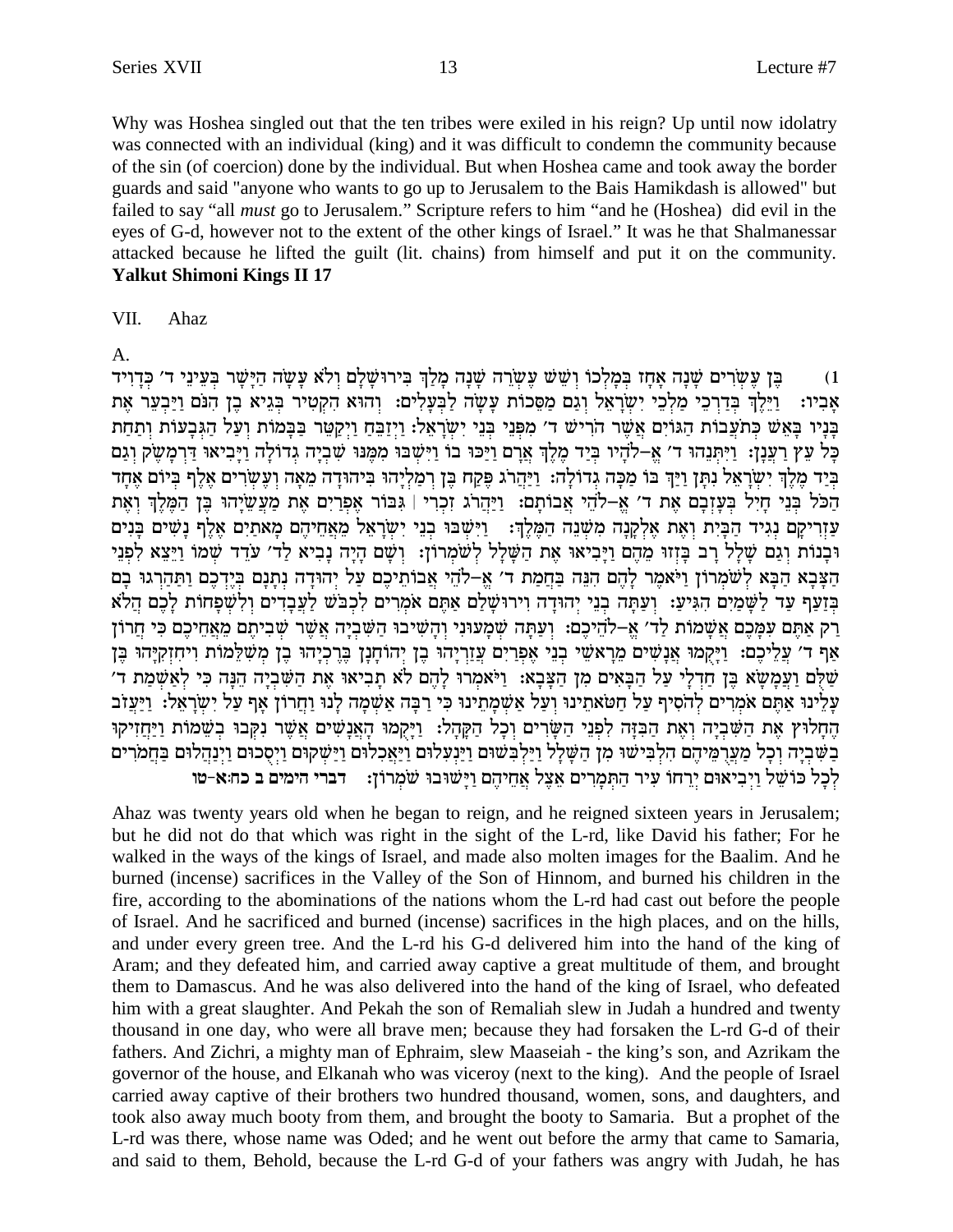delivered them into your hand, and you have slain them in a rage that reaches up to heaven. And now you intend to keep the people of Judah and Jerusalem as male and female slaves to you. Do you not have sins of your own against the L-rd your G-d? And now hear me, and send back the captives, whom you have taken captive of your brothers; for the fierce wrath of the L-rd is upon you. Then some of the heads of the men of Ephraim, - Azariah the son of Johanan, Berechiah the son of Meshillemoth, and Jehizkiah the son of Shallum, and Amasa the son of Hadlai, stood up against those who came from the war, And they said to them, You shall not bring in the captives here; for whereas we have offended against the L-rd already, you intend to add more to our sins and to our trespass; for our trespass is great, and there is fierce wrath against Israel. And the armed men left the captives and the booty before the princes and all the congregation. And the men who were mentioned by name rose up, and took the captives, and clothed with the booty all who were naked among them, and dressed them, and gave them shoes, and gave them to eat and to drink, and anointed them, and carried all the weak ones on donkeys, and brought them to Jericho, the city of palm trees, to their brothers. Then they returned to Samaria. **Chronicles II 28:1-15**

משוח מלחמה בשעה שמדבר אל העם בלשון הקודש היה מדבר, שנאמר: (דברים כ) והיה a' a' a' a' a' a' a' a' a' a' a' a' a כקרבכם אל המלחמה ונגש הכהן זה כהן משוח מלחמה, (דברים כ) ודבר אל העם בלשון הקודש, ודברים כ) ואמר אליהם שמע ישראל וגו׳ על אויביכם ולא על אחיכם, לא יהודה על שמעון ולא שמעון על בנימין, שאם תפלו בידם ירחמו עליכם, כמה שנאמר: (דברי הימים ב' כח) ויקומו האנשים אשר נקבו בשמות ויחזיקו בשביה וכל מערומיהם הלבישו מן השלל וילבישום וינעילום ויאכילום וישקום ויסכום וינהלום בחמורים לכל כושל ויביאום יריחו עיר התמרים אצל אחיהם וישובו שומרוז .<br>**וגו׳, על אויביכם אתם הולכים, שאם תפלו** בידם אין מרחמין עליכם. סוטה מב

At the time when the *mishuach milchama* (priest that was expressly anointed to address the troops before battle) addresses the people, he speaks in the holy tongue (*loshon hakodesh*), as it is said (Deuteronomy 20:2), "And it shall be, when you draw near unto the battle, that the priest shall approach, i.e., the anointed for battle, and speak unto the people, i.e. in the holy tongue, and shall say unto them (ibid. 3), 'Hear, O Israel, (you draw near this day unto battle against your enemies."" [The implication of,] "against your enemies" is, "but not against our brothers." Not Yehudah against Shimon, nor Shimon against Binyamin, so that if you fall into their hands they shall have mercy upon you, as it is said (Chronicles II 28:15), "And the men who were mentioned by name rose up, and took the captives, and clothed with the booty all who were naked among them, and dressed them, and gave them shoes, and gave them to eat and to drink, and anointed them, and carried all the weak ones on donkeys, and brought them to Jericho, the city of palm trees, to their brothers. Then they returned to Samaria." "Against your enemies do you march, so that if you fall into their hands they will have no mercy upon you. **Sota 42a**

B.

בַּעֵת הַהִיא שַׁלַח הַמֶּלֵךְ אַחָז עַל מַלְבֵי אַשׁוּר לַעִזֹר לוֹ: וְעוֹד אֲדוֹמִים בָּאוּ וַיַּכּוּ בִיהוּדָה וַיִּשְׁבּוּ שֶׁבְי: וּפִלְשָׁתִּים פָּשְׁטוּ בִּעֲרֵי הַשָּׁפֵלָה וְהַנֵּגֵב לִיהוּדָה וַיִּלְכָּדוּ אֶת בֵּית-שֵׁמֵשׁ וְאֶת אַיָּלוֹן וְאֶת הַגְּדֵרוֹת וְאֶת שׂוֹכוֹ וּבְנוֹתֵיהָ וְאֶת תְּמְנָה וּבְנוֹתֵיהָ וְאֶת גִּמְזוֹ וְאֶת בְּנוֹתֵיהָ וַיֵּשְׁבוּ שָׁם: כִּי הִכְנִיעַ ד׳ אֶת יְהוּדָה בַּעֲבוּר אָחָז מֶלֶךְ יִשְׁרָאֵל כִּי הִפְרִיעַ בִּיהוּדָה וּמְעוֹל מַעַל בַּד׳: וַיָּבֹא עָלְיו תִּלְנָת פִלְנְאֶסֶר מֶלֶךְ אַשׁוּר וַיְּצַר לו יִלֹא חֲזַקוֹ: `פִי חַלַק אָחָז אֶת בֵּית ד׳ וְאֶת בֵּית הַמֶּלֵךְ וָהַשָּׂרִים וַיִּתֵּן לְמֶלֶךְ אַשּׁוּר וְלֹא לְעָזִרָה לוֹ: `וּבִעֵת הַצֵּר לוֹ וַיּוֹסֵף לִמְעוֹל בַּד׳ הוּא הַמֵּלֵךְ אַחָז: וַיִּזְבַּח לֵאלֹהֵי דַרְמֶשֶׂק הַמַּכִּים בּוֹ וַיֹּאמֶר כִּי אֵלֹהֵי מַלְבֵי אֲרַם הם מעזרים אותם להם אזבח ויעזרוני והם היו לו להכשילו ולכל ישראל: ניאסף אחז את כלי בית הַאֲ−לֹהִים וַיִּקַצֵּץ אֶת כְּלֵי בֵית הַ−אֵלֹהִים וַיִּסְגֹּר אֶת דַלְתוֹת בֵית ד׳ וַיַּעֲשׂ לוֹ מִזְבְחוֹת בִּכָל פִּנָּה בִירוּשַׁלַם: וּבְכָל עִיר וַעִיר ליהוּדָה עַשָה בְמוֹת לִקְטֵר לֵא-לֹהִים אַחֲרִים וַיַּכְעֶס אֶת ד׳ אַ-לֹהִי אֲבֹתִיו: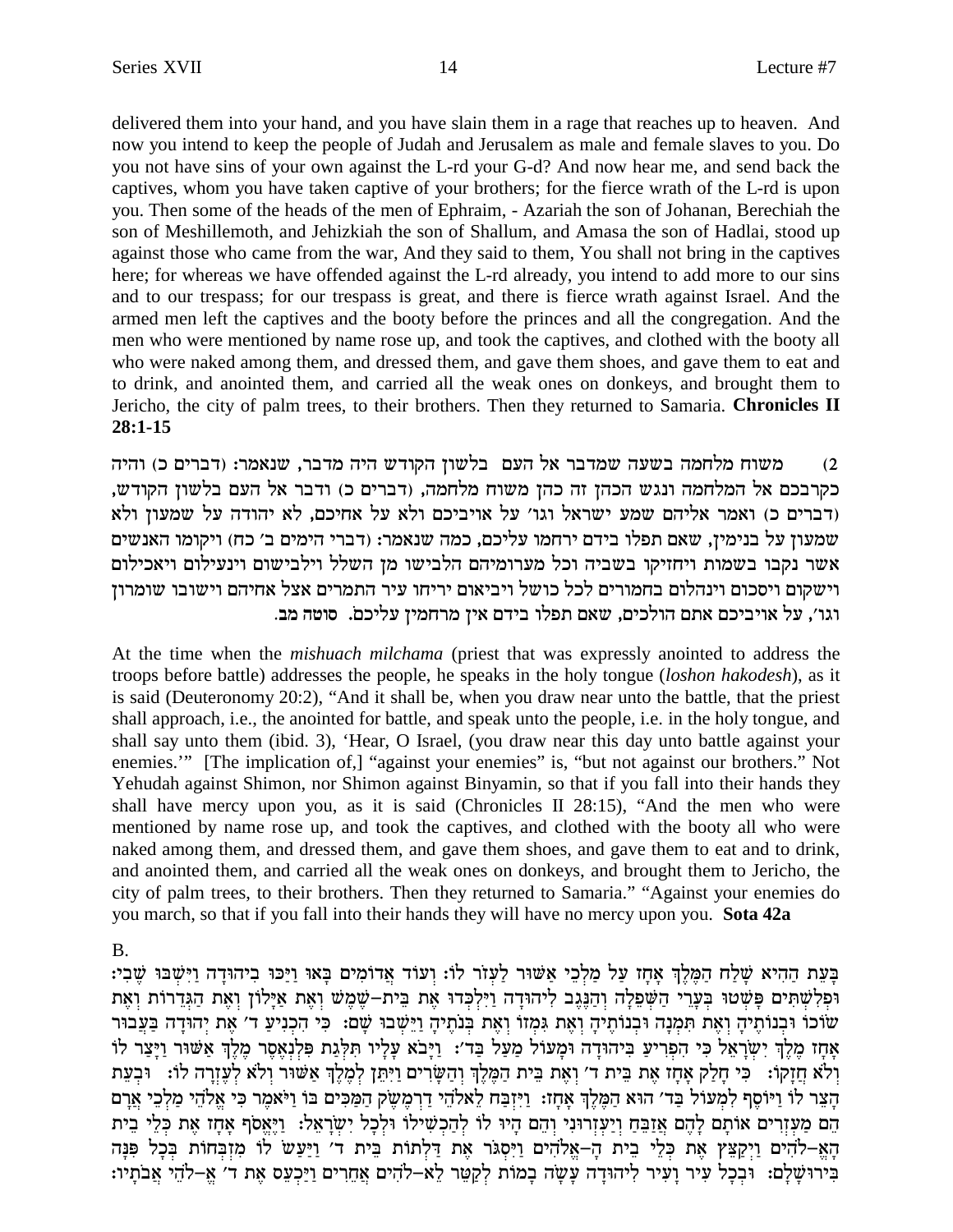וְיֵתֶר דְּבָרֵיו וְכָל דְּרָכָיו הָרְאשׁנִים וְהָאַחֲרוֹנִים הִנָּם כְּתוּבִים עַל סֶפֶר מַלְכֵי יְהוּדָה וְיִשְׂרָאֵל: וַיִּשְׁכַּב אָחָז עם אֲבֹתָיו וַיִקְבְּרֹהוּ בָעִיר בִּירוּשָׁלַם כִּי לֹא הֱבִיאָהוּ לְקִבְרֵי מַלְבֵי יִשְׂרָאֵל וַיִּמְלֹךְ יְחִזְקִיָּהוּ בְנוֹ תַּחְתָּיו: דברי הימים ב כח:טז-כז

At that time king Ahaz sent word to the kings of Assyria to help him. For again the Edomites had come and struck Judah, and carried away captives. And the Philistines had invaded the cities of the Shephelah, and the Negev of Judah, and had taken Beth-Shemesh, and Ayalon, and Gederoth, and Soco with its villages, and Timnah with its villages, Gimzo also and its villages; and they lived there. For the L-rd brought Judah low because of Ahaz king of Israel; for he caused disorder in Judah, and transgressed greatly against the L-rd. And Tilgath-Pilneser king of Assyria came to him, and distressed him, but did not strengthen him. For Ahaz took away a portion from the house of the L-rd, and from the house of the king, and from the princes, and gave it to the king of Assyria; but he did not help him. And in the time of his distress he trespassed still more against the L-rd; this is that king Ahaz. For he sacrificed to the gods of Damascus, which had defeated him; and he said, Because the gods of the kings of Aram helped them, I will sacrifice to them, that they may help me. But they were the ruin of him, and of all Israel. And Ahaz gathered together the utensils of the house of G-d, and cut in pieces the utensils of the house of G-d, and shut the doors of the house of the Lord, and he made himself altars in every corner of Jerusalem. And in every city of Judah he made high places to burn sacrifices (incense) to other gods, and provoked to anger the L-rd G-d of his fathers. And the rest of his acts and of all his ways, from first to last, behold, they are written in the Book of the Kings of Judah and Israel. And Ahaz slept with his fathers, and they buried him in the city, in Jerusalem; but they did not bring him to the tombs of the kings of Israel; and Hezekiah his son reigned in his place. Chronicles II 28:16-27

 $\mathbf{C}$ .

כך אמר אחז אם אין גדיים אין תישים אם אין תישים אין צאן אם אין צאן אין רועה אם אין רועה אין עולם כך היה סבור בדעתו לומר אם אין קטנים אין תלמידים אם אין תלמידים אין חכמים אם אין .<br>חכמים אין זקנים אם אין זקנים אין נביאים אם אין נביאים אין הקב"ה משרה שכינתו עליהם הה"ד (ישעיה ח) צור תעודה חתום תורה בלמודי רבי חוניא בר אלעזר אמר למה נקרא שמו אחז שאחז בתי כנסיות ובתי מדרשות. מדרש בראשית רבה מב:ג

This is what Ahaz said: If there are no young goats there will [eventually] be no mature goats. If there are no mature goats there will [eventually] be no more flocks. If there will be no more flocks there will be no more shepherds. If there will be no more shepherds there will be no more world. This is what he planned: If there are no children [attending school] there will be no more students. If there are no students there will be no more scholars. If there are no more scholars there will be no more elders. If there will be no more elders there will be no more prophets. If there will be no more prophets then the Holy One, blessed be He, will not rest his Presence upon them. This is what is meant by the verse (Isaiah 8:16), "Bind up the testimony, seal the Torah among my disciples." Rabbi Hunia bar Elazar said: Why was he called Ahaz (literally: he held)? because he held [under lock and key] the synagogues and study halls. Midrash Bereishis Rabbah 42:3